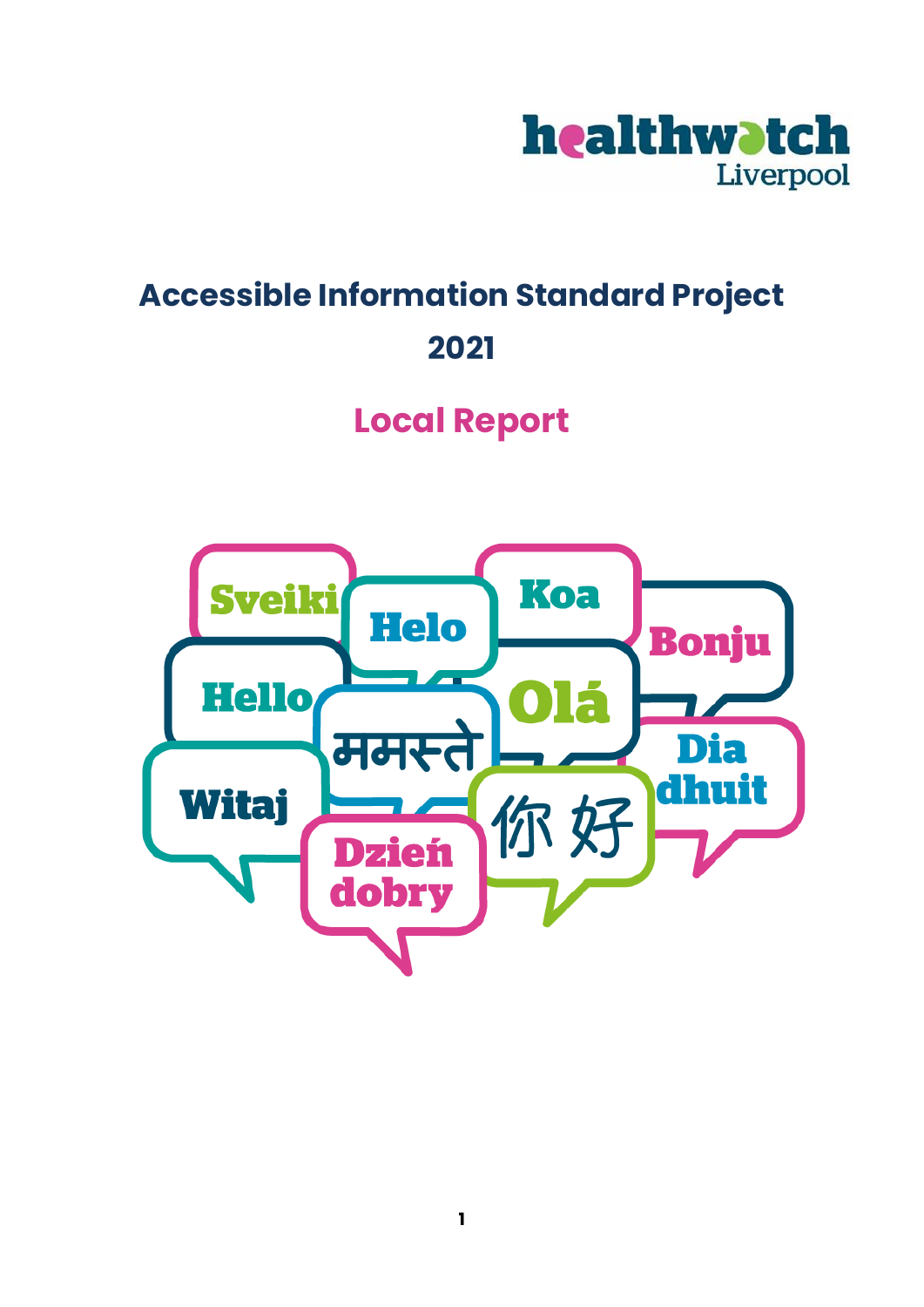# **Contents**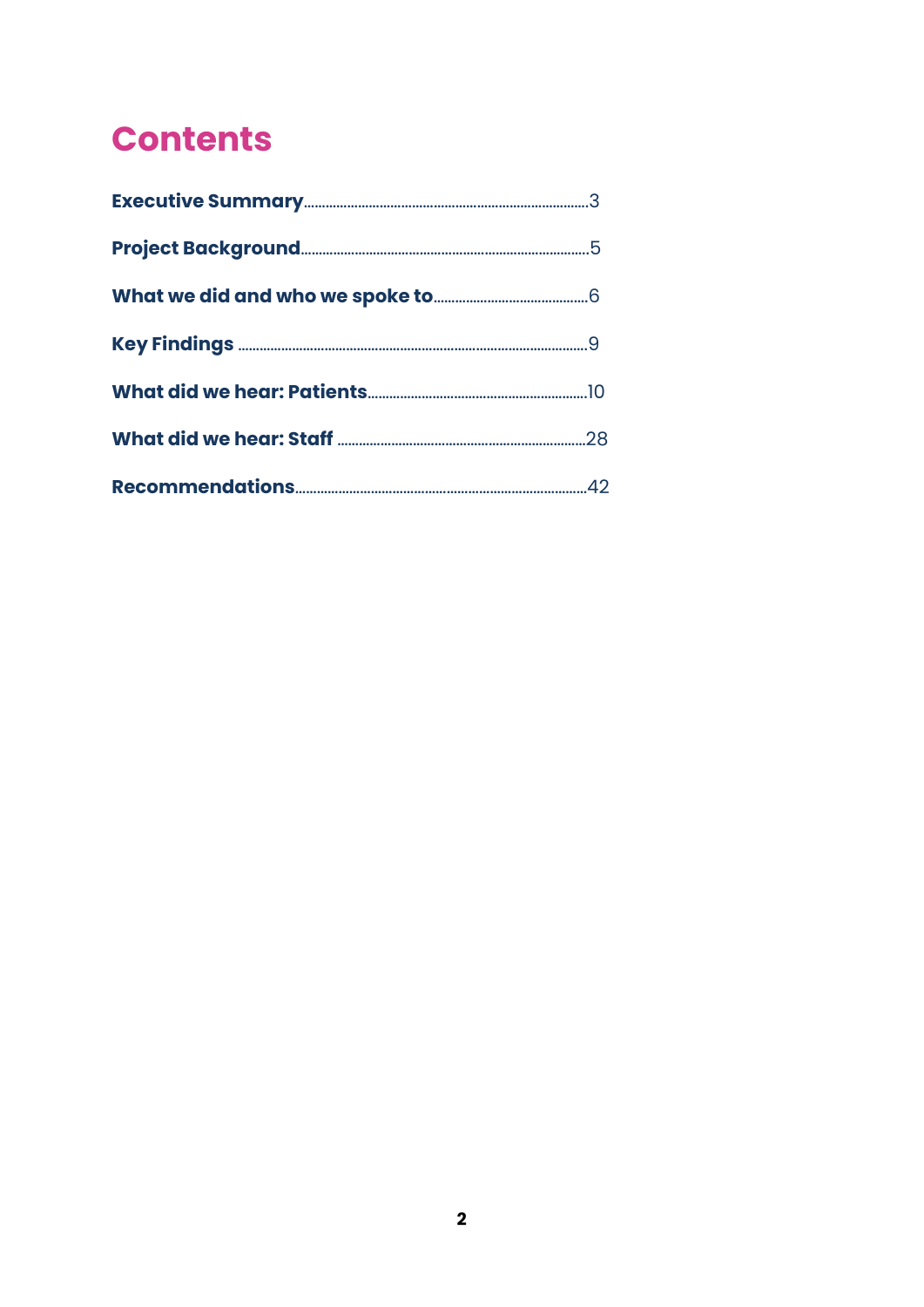### <span id="page-2-0"></span>**Executive Summary**

This project was undertaken as part of a wider national project orchestrated by Healthwatch England. You can find their national report, containing the research undertaken by Healthwatch Liverpool and other local Healthwatch, here:

#### **[https://www.healthwatch.co.uk/sites/healthwatch.co.uk/files/Lost%20for%](https://www.healthwatch.co.uk/sites/healthwatch.co.uk/files/Lost%20for%20Words.pdf) 20Words.pdf**

Healthwatch England state that the Accessible Information Standard (AIS) ensures people with a learning or sensory disability can understand and communicate with healthcare providers. However, they found that this does not currently cover the needs of people who have limited or no English.

This research delves into the experiences of people from minority ethnic communities who live in Liverpool and find it challenging to communicate with the NHS because they don't speak English well or at all. This report will also look into the issues faced by healthcare staff when caring for such people.

**Healthwatch Liverpool interviewed 22 people and 5 members of staff between October and November 2021**. Healthwatch England produced our interview guide following discussions with the local Healthwatch and a panel of "experts by experience" from Doctors of the World - an independent humanitarian movement that aims to empower excluded people to access healthcare.

**Our evidence, along with evidence gathered as part of the national project via other local Healthwatch, concluded that people who experience language barriers struggle at all points of their healthcare journey.** They find it difficult to register with a GP, access urgent care, navigate large healthcare premises, explain their problems, or understand what the doctor says.

Interpreters were difficult to access for patients and service users, and some did not even know that they were entitled to them during healthcare appointments. When patients and service users did receive language support, it was often inadequate. Interpreters sometimes did not show up, or individuals were provided with inappropriate support; interpreters who spoke an incorrect language or dialect, or interpreters who were not of the appropriate gender for a patient to feel comfortable when speaking about sensitive issues. Some patients were told to utilise family and friends for interpretation, whilst other said they were not allowed.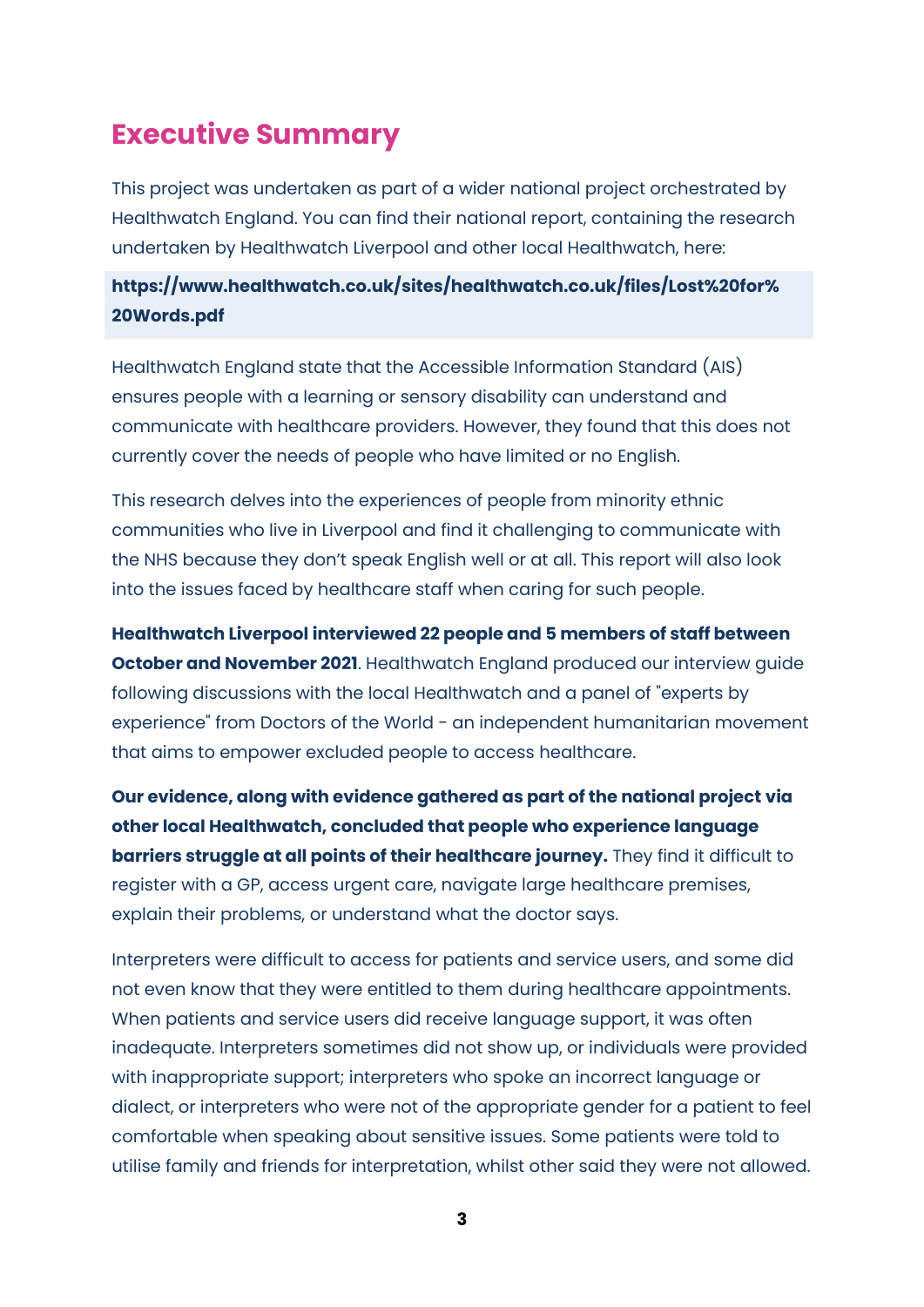Sometimes patients preferred using friends and relative to support them whilst others thought it was inappropriate. When not provided with support, appointments had to be cancelled, rescheduled. Some patients had to rely on their own limited English, utilise other means to communicate such as hand gestures, or record consultations discussing their medical issues either via a device or on paper to be later translated by somebody else.

Staff also felt constrained when trying to support patients with a language barrier. Staff told us that there was not an efficient or appropriate way to record and communicate to other services patient's language support needs. Staff mentioned other constraints such as staffing, time, resources, and budgets to justify why they thought patients were not being adequately supported with their communication. Patients and staff suggested various changes that could be made to improve support such as automatic alert systems to flag people's language needs, easier access to translated resources, and flexible support based on individual needs.

At the end of our research, Healthwatch Liverpool recommends that **there should be clearer guidance made available systemwide to ensure that there is consistency when offering patients language support including the option to record and enact personal preferences for support where possible**. We would also recommend that **NHS staff should be routinely trained to be aware of cultural sensitivities and the importance of addressing language support needs in healthcare consultations**. Additionally, **there should be more options for general healthcare advice and information to be translated into community languages in primary and secondary care settings.** 

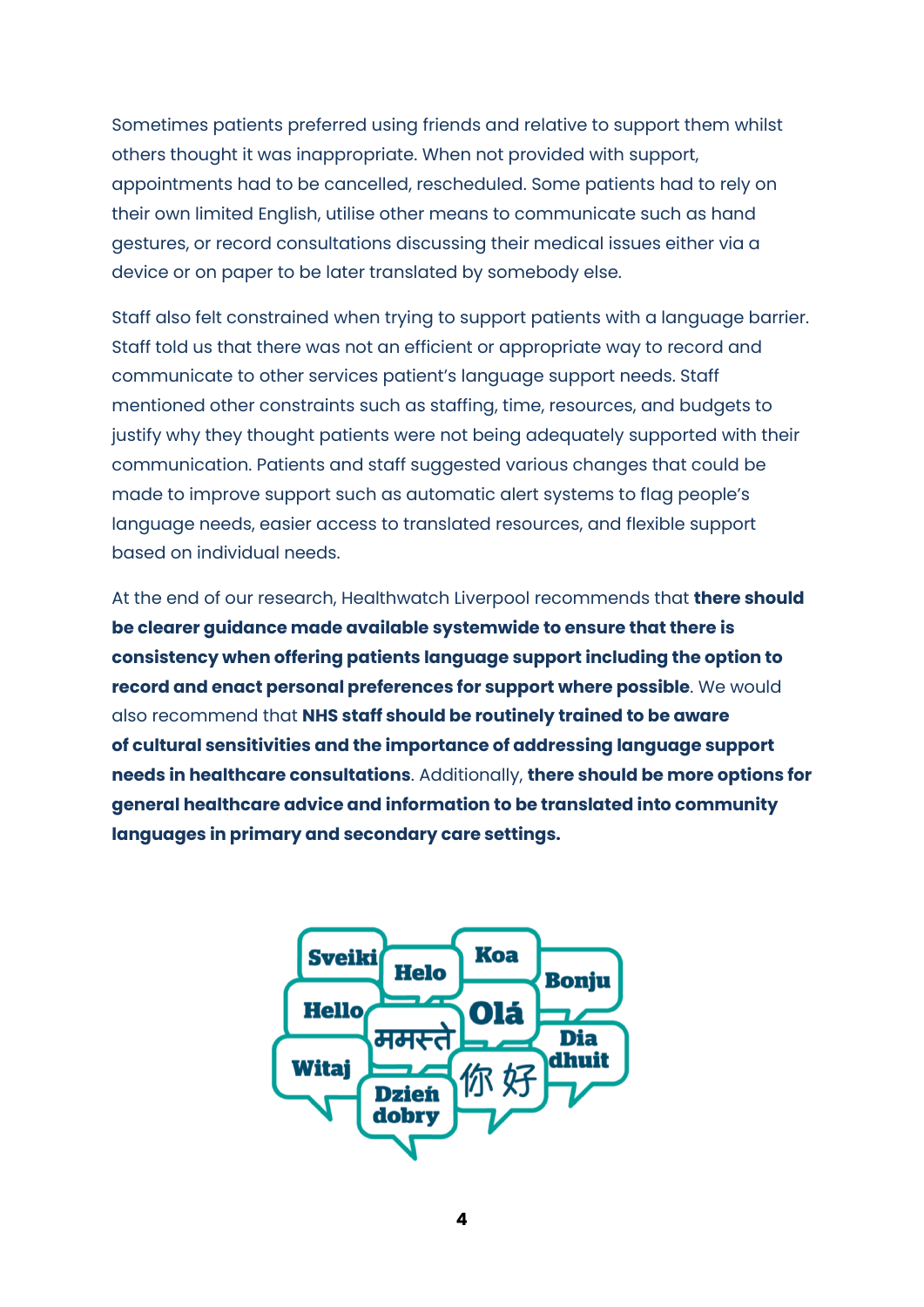## <span id="page-4-0"></span>**Accessible Information Standard Project 2021**

### **Project Background**

Clear, accessible information is essential to helping people make decisions about their health and care and get the most out of services. With fewer NHS appointments taking place face-to-face and more people managing their conditions while waiting for treatment, **clear information that people can understand and act on is more important than ever**.

Since 2016, NHS England has implemented the Accessible Information Standard to ensure that people with a disability, impairment or sensory loss, the legal right to get health and social care information they can understand and communications support if they need it. **Healthwatch England wanted to find out whether the standard was being delivered by services and whether it goes far enough**.

In April 2017, Healthwatch England produced an insight report looking at the impact of the AIS on people's lives:

**[https://www.healthwatch.co.uk/response/2017-04-10/our-response-nhs](https://www.healthwatch.co.uk/response/2017-04-10/our-response-nhs-englands-consultation-reviewing-accessible-information-standard)[englands-consultation-reviewing-accessible-information-standard](https://www.healthwatch.co.uk/response/2017-04-10/our-response-nhs-englands-consultation-reviewing-accessible-information-standard)** 

The report showed that the AIS was yet to have a significant impact for those it aims to support. The AIS is due to be reviewed by the NHS around March 2022, therefore, Healthwatch England launched a national campaign to influence the scope of the AIS. The campaign includes publishing an analysis of existing evidence and Freedom of Information requests, gathering further evidence on the scope of the standard, and publishing primary research by local Healthwatch involving those with a language barrier.

NHS England have acknowledged that they need to address the issues of people with a language barrier, which they are planning to investigate separately. Healthwatch England have evidenced the struggles of people who speak very little or no English, for example, refugees and asylum seekers. As this work will focus on people from minority ethnic backgrounds, it strongly aligns with Healthwatch England and Healthwatch Liverpool's organisational strategy of pursuing Equality, Diversity and Inclusion.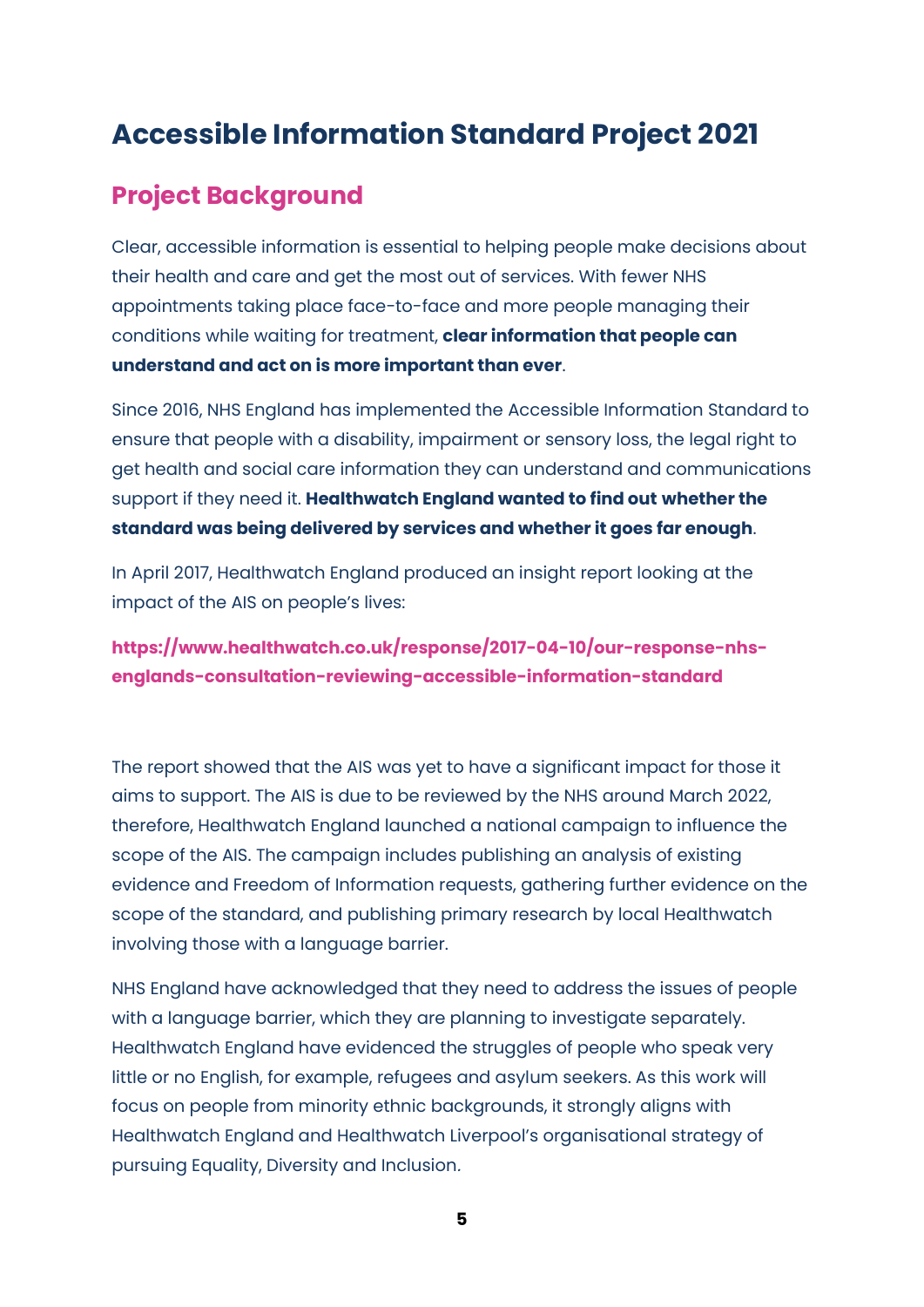<span id="page-5-0"></span>Along with reviewing existing evidence which will look at experiences of people with sensory or learning disabilities, Healthwatch England asked 6 Local Healthwatch to carry out primary research on the needs of **people who speak little or no English:** Liverpool being one of them. We hoped to gauge the experiences and realities of what it is like to access and receive healthcare here in the UK or, more specifically, Liverpool, with a language barrier. The evidence this provides will help Healthwatch make a case for **national and local improvements to make information more accessible to all**.

#### **Who did we speak to?**

Healthwatch Liverpool engaged with 22 people over October and November 2021. Patients and service users who participated in the project were from a diverse range of backgrounds and either did not speak English at all, or, not to a standard for them to be able to understand and comprehend the types of often complex information conveyed at healthcare appointments. We wanted to understand their experiences of accessing and receiving healthcare in Liverpool as a non-English speaker and whether they were able to adequately access the types of information conveyed during healthcare appointments and communications.

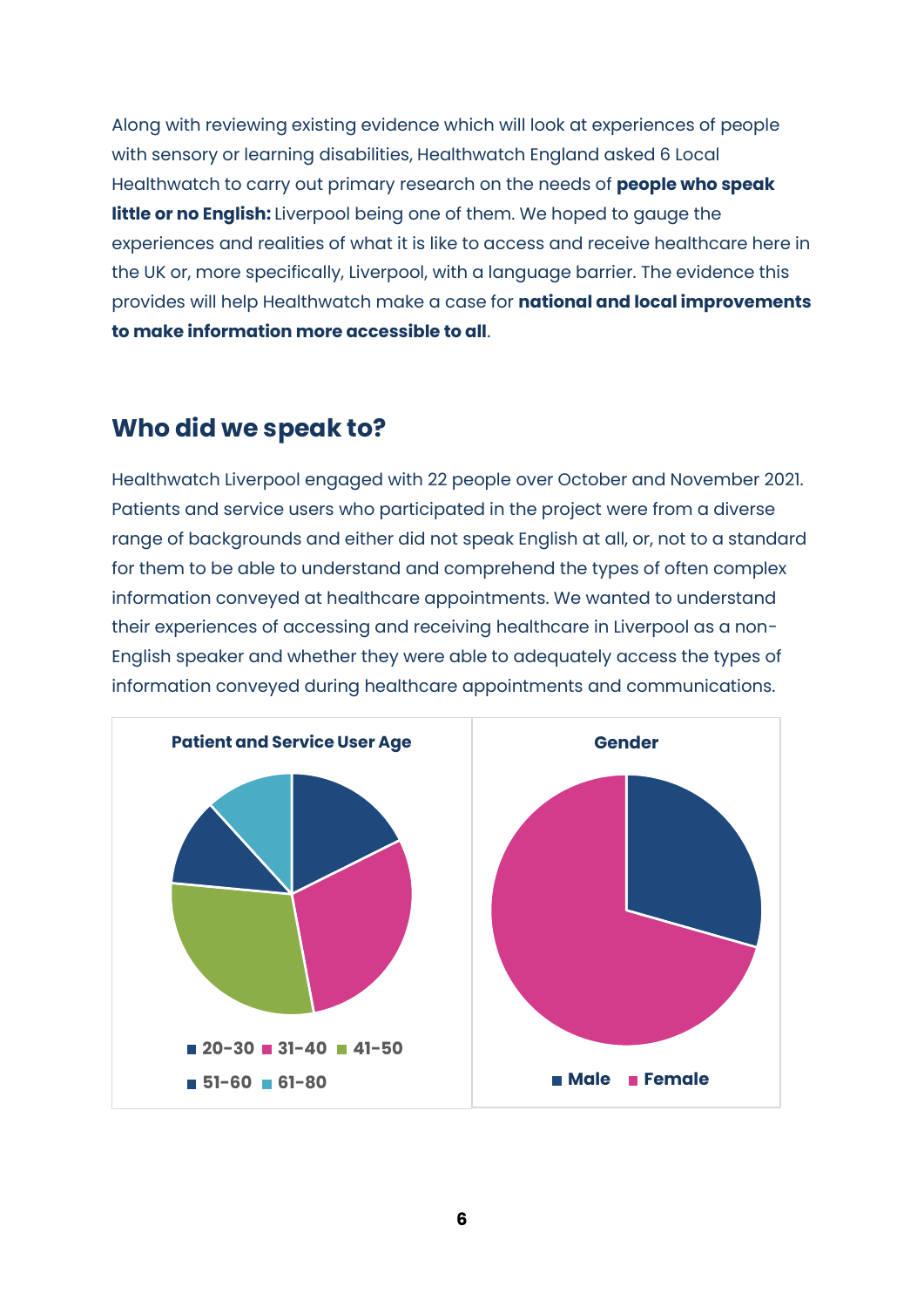We interviewed people from a diverse range of backgrounds, who spoke many languages including, **Iranian (Farsi), Chinese (Cantonese), Yemeni (San'ani Arabic), and Romanian Roma (Romanes).** We also held 2 focus groups in a community setting with 8 Bangladeshi individuals split into two groups of 4 women and 4 men who all spoke Bengali, Sylheti.

We additionally spoke to 5 healthcare professionals: **a nurse working in Ophthalmology; a dentist, working in a dental hospital; a former GP reception manager turned patient liaison officer; a care manager for a Chinese Wellbeing organisation; and a complaints manager for a hospital trust**.

#### **What we did**

All of the interviews with healthcare professionals were carried out either over Zoom or over the telephone. 9 of the patient/service user participants were interviewed 1-1 or in a pair, over the phone, via zoom, or in person at private or community settings.

For most of the interviews with non-English speakers that were face-to-face, the interpretation was carried out by individuals working within the communities who spoke the participants' language. Participants were interviewed either at private or community settings. Community interpreters were either preferred by the individuals or were suggested to make them feel more comfortable than a professional interpreter would. For the telephone interviews, we used Language Line and Clear Voice, a professional telephone interpreting service which, overall, worked well. There was one instance where an interpreter was not able to be found for a specific language, therefore after an hour waiting on the phone, the interview was abandoned. We also conducted 2 interviews over Zoom, with interpreters joining the Zoom chat to support the participant.

For the focus groups which consisted of Bangladeshi, Sylheti speaking patients and service users, we hired a professional interpreter from an external agency. However, after the interpreter cancelled at the last minute, one of Healthwatch Liverpool's staff members stepped in to interpret for the female group. The men's group had to be rescheduled twice due to not being able to find an interpreter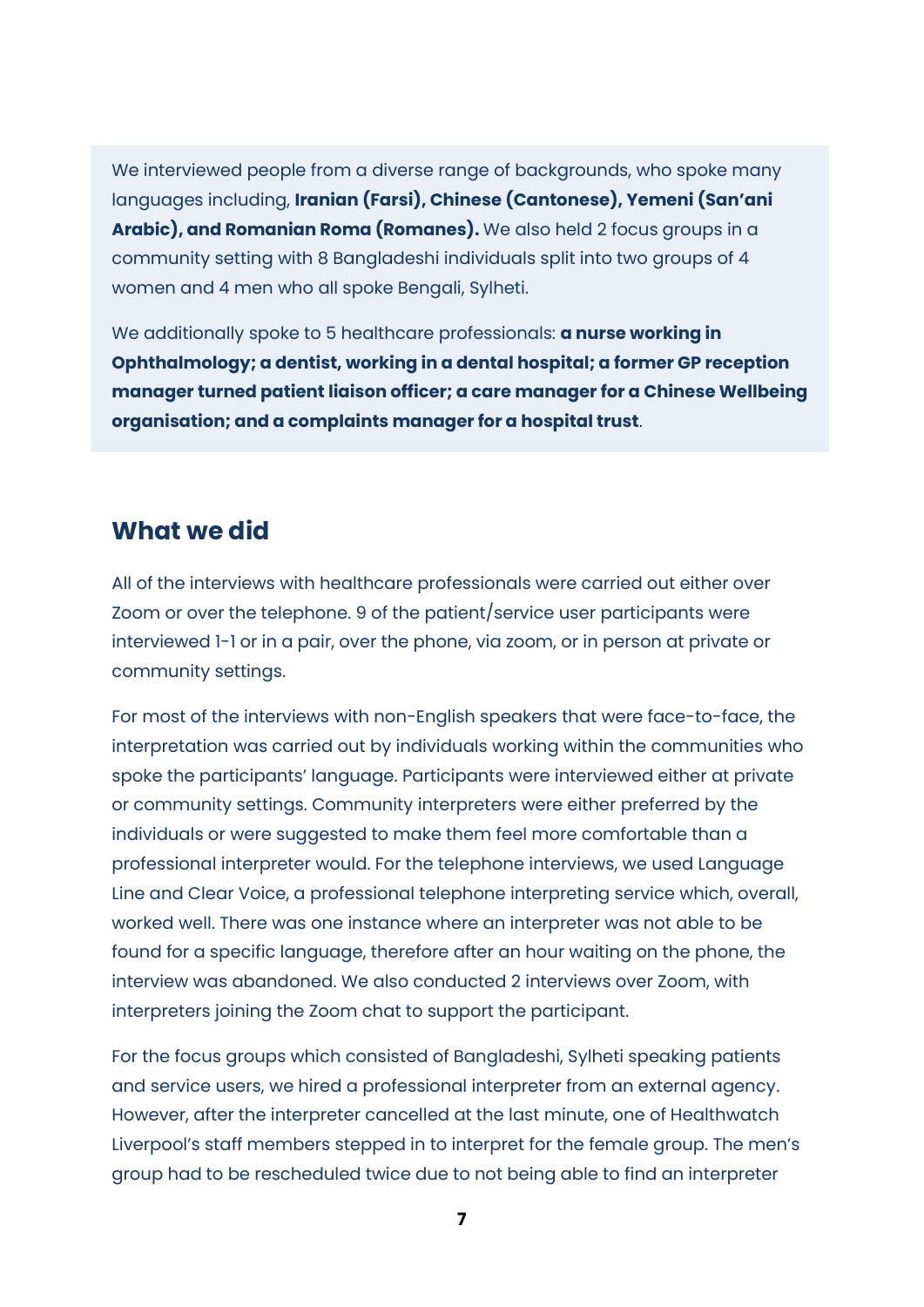from a professional agency. The men's focus group eventually proceeded with an in-person interpreter which was arranged via an external interpreting agency. However, this was the only time throughout the entire project we were able to arrange an in-person interpreter from a professional interpretation agency. It was incredibly difficult at times to get hold of an interpreter face-to-face and also over the telephone from these agencies. Ultimately, we went through 6 different interpreting agencies, 3 for face-to-face and 3 for telephone interpreting or live message translation services. For us, this emphasised the extent to which patients and service users who cannot speak English may struggle even more than this to receive help within healthcare but also other services more generally.

#### **\*Note about local NHS commissioning of interpretation services**

It should be noted that from recent public engagement and feedback Liverpool Clinical Commissioning Group are aware of the difficulties members of the public experience trying to access interpretation for NHS appointments. They have since commissioned a new interpretation service to hopefully combat some of these issues and their report (which can be found here: **[https://www.liverpoolccg.nhs.uk/media/5000/language-services-](https://www.liverpoolccg.nhs.uk/media/5000/language-services-engagement-report-final.pdf)**

**[engagement-report-final.pdf](https://www.liverpoolccg.nhs.uk/media/5000/language-services-engagement-report-final.pdf)** ) touches on similar issues to those we found during our engagement.

At the time of research, the new interpretation contracts were just starting and were being rolled out to local NHS services. Experiences that patients shared with us during this project about interpreters/ interpretation services relate to the previous contract holders. Some of our recommendations should be addressed by the new contract and if so, future experiences should be better. Healthwatch Liverpool will share any future feedback received to help inform the monitoring, development and usage of the interpretation by NHS services.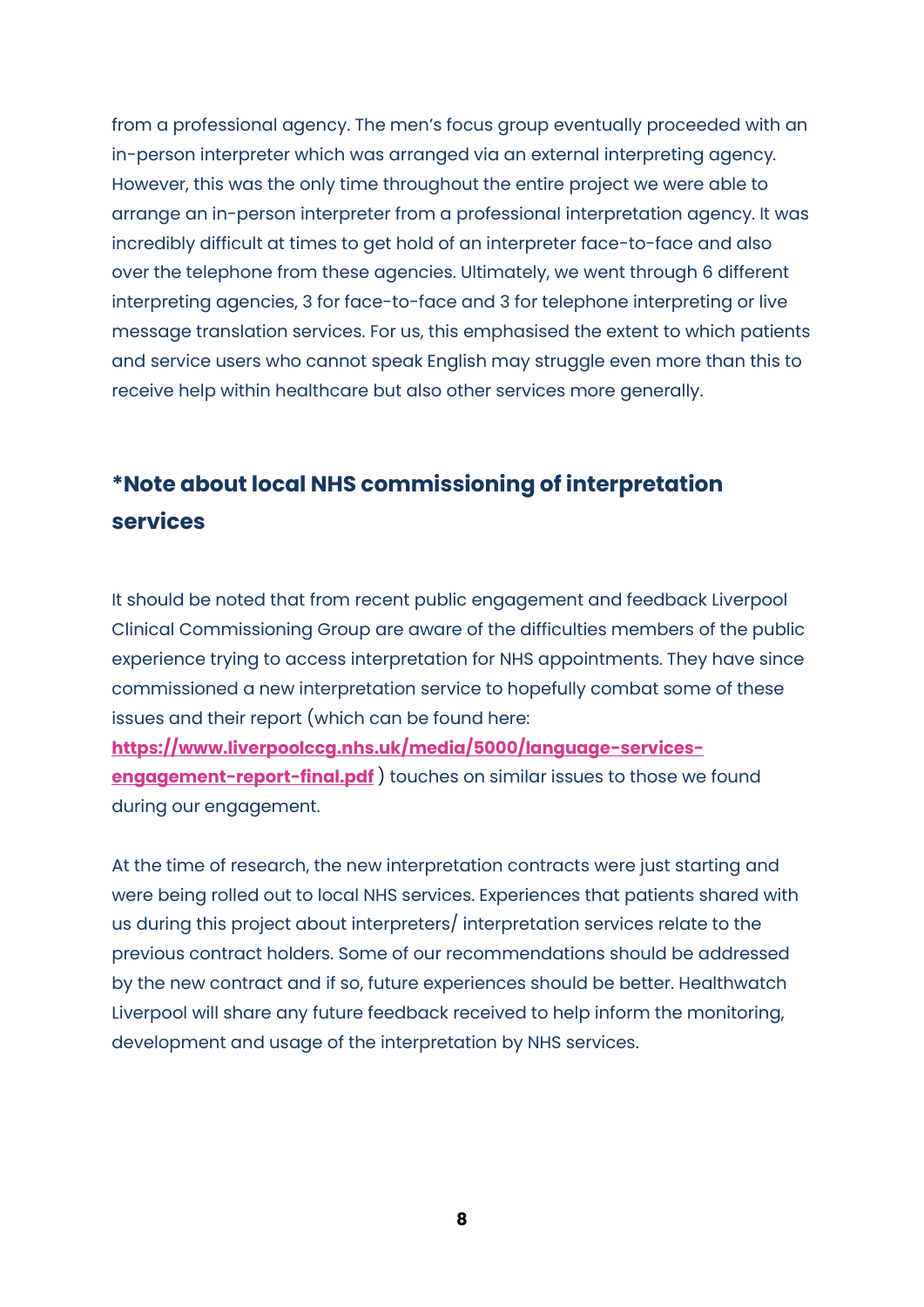### <span id="page-8-0"></span>**Key Findings**

Key issues that emerged throughout the research included:

- Access to GP appointments in general and long waiting times exacerbated by language barriers
- Access to interpreters was inconsistent
- $\bullet$  Access to the correct and appropriate types of interpreters was also inconsistent
- **P** There were differences between services when allowing family or friends to interpret for individuals at appointments
- There were also differences in preferences of language support depending on a patient's background which were often not honoured
- These issues impact people's family and social lives
- Lack of language support in healthcare impacts upon people's time, money, and willingness to access healthcare in future
- Ultimately these issues all affected the physical and mental health of patients with a language barrier
- Helpful and kind staff make a big difference to a person's healthcare experience when they have a language barrier
- Unhelpful and unsupportive staff also impact patients with a language barrier negatively and act as a deterrent to seeking future help
- **P** There is a perceived lack of resources, capacity, and knowledge needed to support patients from clinical and administrative roles in healthcare but also from patients themselves displayed by many not knowing what support is available to them
- Staff would like the system to be more efficiency, reliable and for it to be easier to access interpreters and other forms of language support to support their patients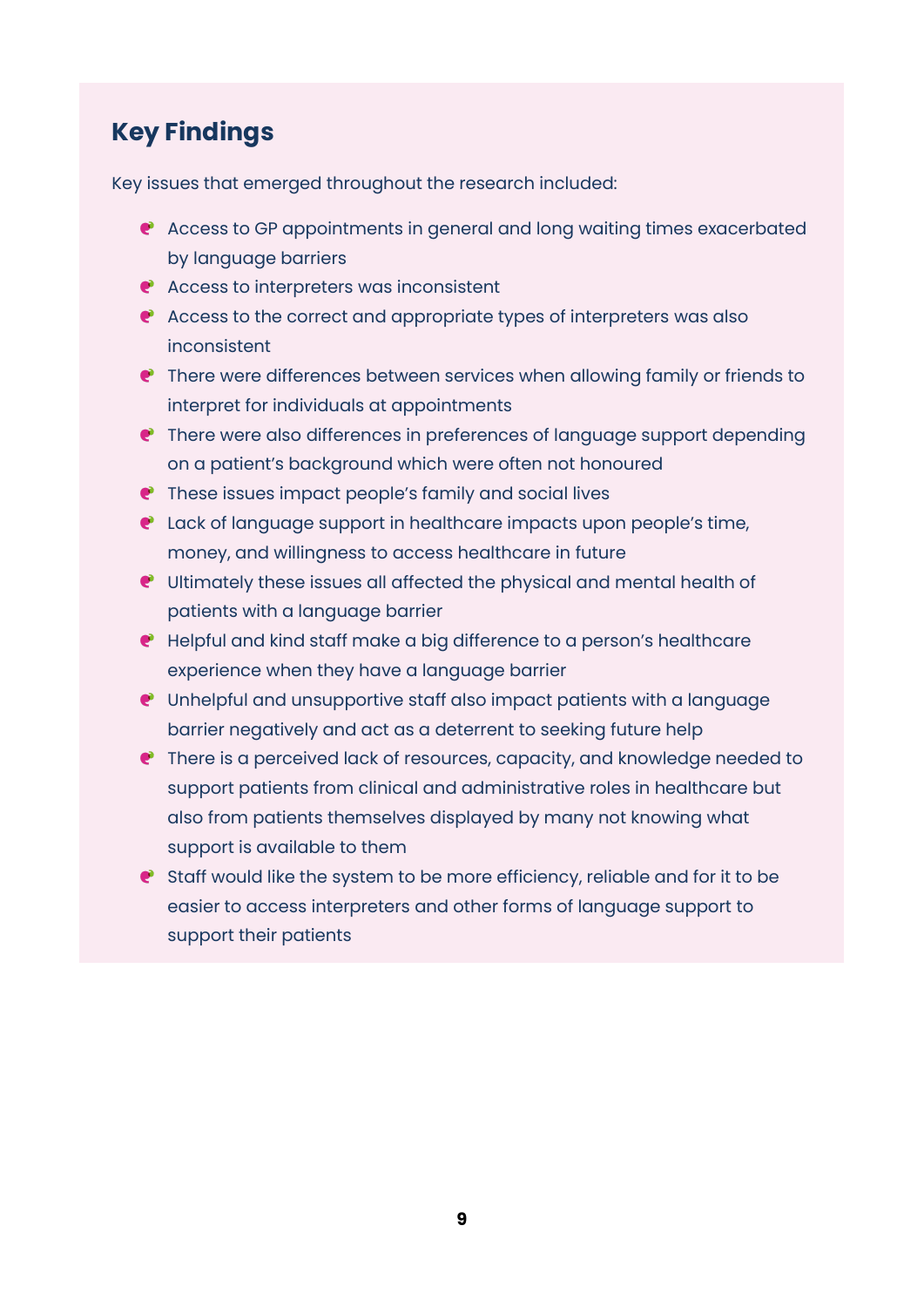## <span id="page-9-0"></span>**What did we hear: Patients**

\*It is important to note that most of the interviews were carried out with the help of language translators. Hence, there are chances of interpretation bias in the data.

### **Having a language barrier can negatively affect every aspect of a person's healthcare journey**

- Being able to access healthcare services from the first point of contact was difficult for those with a language barrier
- $\bullet$  Some treatments were not able to be carried out without an interpreter, therefore they were cancelled or postponed if no interpreter showed up
- $\bullet$  Individuals who had to stay for longer periods in hospital found it difficult to communicate with staff throughout their stay, as interpreters were not always available on demand
- **P** Patients and service users expressed feelings of disempowerment, hopelessness, frustration, and a lack of independence when accessing and receiving healthcare due to having a language barrier
- Some had given up on the NHS altogether due to their experiences

People who did not speak English found it difficult to register with a GP, book appointments, or understand information on NHS websites or in leaflets. This effected some participant's motivations to seek healthcare all together, leading to worsening health and delayed diagnoses. Sometimes, people would have to wait for a family member, friend, or community worker to become available to be able to book in with their GP or dentist for them. Overall, we heard instances at every stage of the healthcare journey being negatively affected by a person's language barrier. Some examples of this include having to collect medicines from a pharmacy, reading instructions on medicines, reading letters and text messages from doctors' surgeries, navigating hospitals, and calling NHS 111 or other NHS services.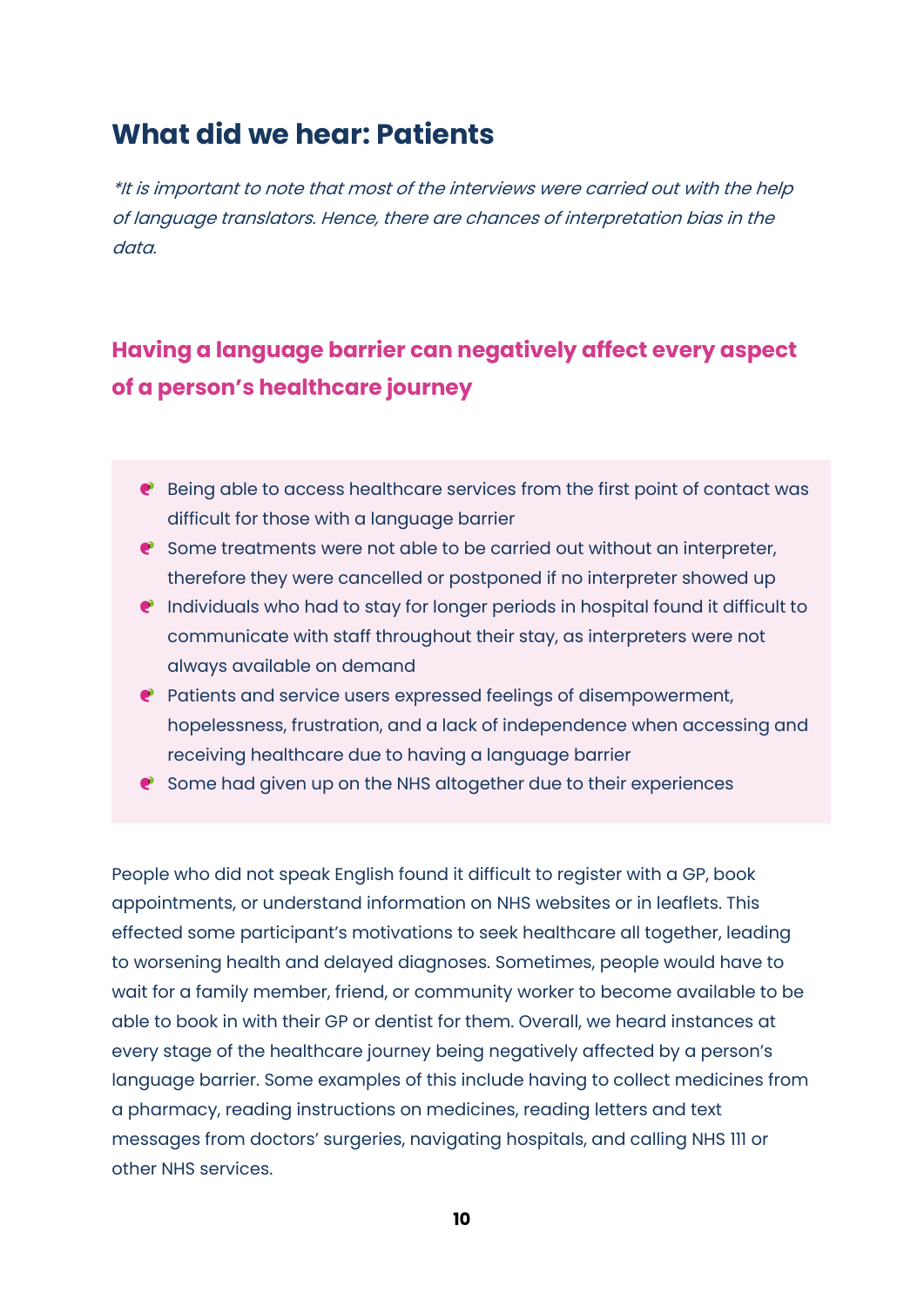'Because I don't speak English, they aren't giving me appointments, I ring and ring and ring, my friends help me make the appointment, but they don't provide'

'I can't obtain an appointment from the reception as well…this is a problem, I got to the reception because I don't know English to ring, then, because I don't know English, they give me the number to ring for an appointment'

'I feel like I am not taken seriously because I cannot speak English. If I could speak properly, they would take me seriously'

'I have known patients that can't read their names on the screens during appointments. They then have to go to the reception and explain what has happened and they also struggle to do this'

'It was not getting better, instead the problem was getting worse, I asked to be sent for further tests, but he didn't really care… an interpreter was never used during these consultations'

### **Patients did not always know what language support was out there for them or how to ask for it**

- $\bullet$  Some patients and service users were not aware they were entitled to language support during healthcare appointments
- $\bullet$  Some did not know the kind of support out there, and the alternatives
- $\bullet$  Many patients did not expect there to be any kind of support for them
- Those that used family and friends regularly for language support at appointments were not aware that NHS England stipulate that a professional interpreter should always be offered, rather than using family and friends to interpret.
- P Patients that were aware of their entitlement to language support often felt there were not confident enough to ask for it, or, felt that they would be regarded as too demanding on resources if they were to ask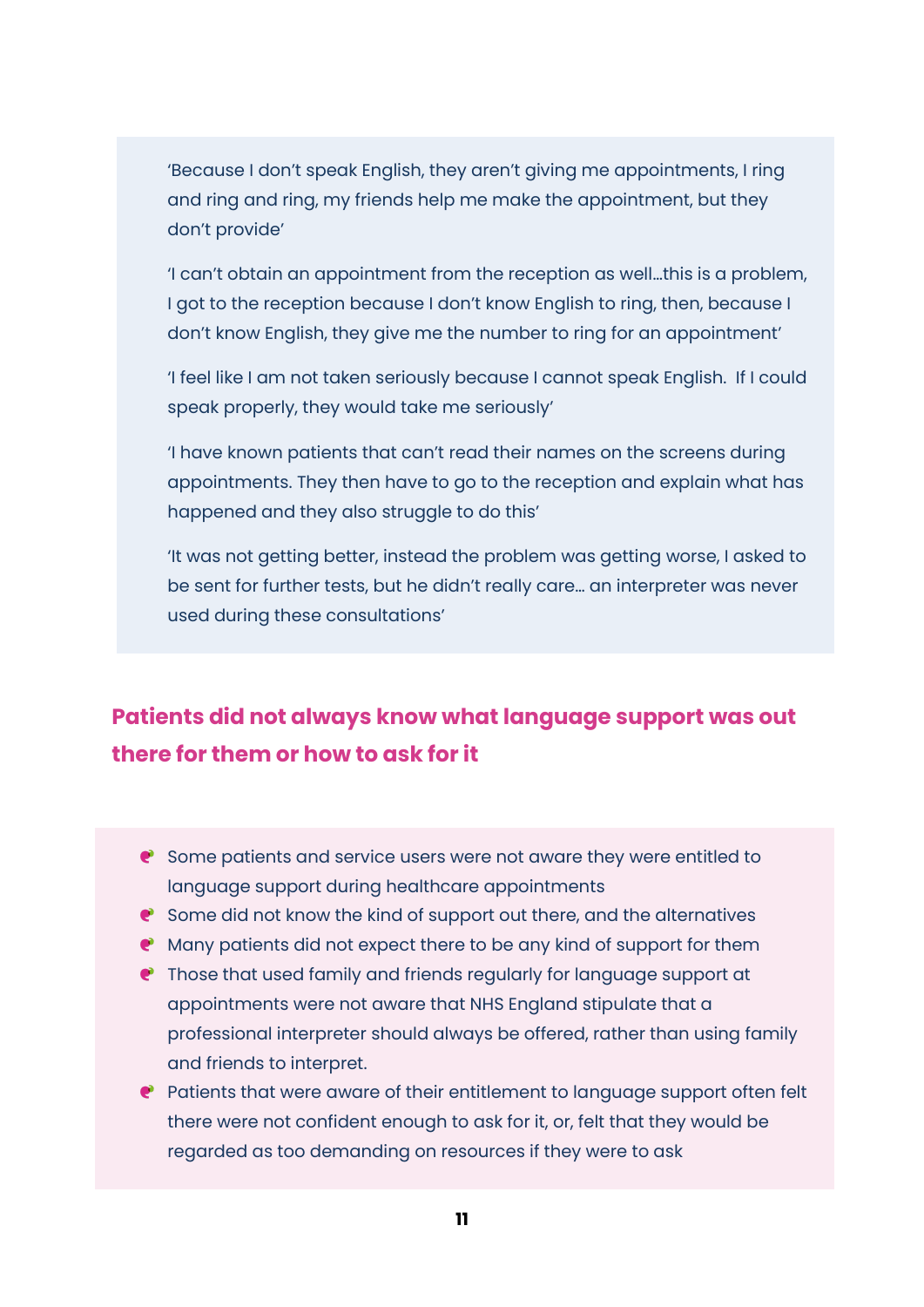Many patients knew that there was an option to have an interpreter at their appointments. However, they were not always aware that the NHS had an obligation to make patients aware that they were entitled to this kind of support during appointments and healthcare communications. Some patients told us that they had been told by healthcare staff that they could not provide interpreters for them, either in-person or on the phone.

Oftentimes, when interpreters were booked and didn't show up, or a healthcare professional was not able to find an interpreter via a professional agency, there was no alternative provided. At the time of research and prior, there was an option for healthcare professionals to use a telephone interpretation service, Language Line. However, this was not always the first port of call, even though it was arguably more likely that they would be able to provide an interpreter via this route. Many patients had never heard of Language Line, and told us that if they had known, they might have been able to request this themselves. Although, some also felt that they were not confident enough to be able to request interpretation for themselves in English.

We were also made aware that some patients had such little faith in language support during appointments due to past experiences, that they didn't bother asking for it, or, just expected they would not receive it. In these cases, patients would either struggle through appointments without any support or rely on family and friends to interpret, where possible.

'For the past 5/6 months I was not able to get an interpreter for over the phone appointments with my GP'

'Well, I've never had a face-to-face interpreter, I've only ever had telephone interpreters'

'The doctor will call and speak without using a language line service'

'It's hard for her when she calls the reception to make the appointment to the doctor because in the morning, they give you half an hour to make appointments, she's not able to call alone because in that moment they don't give interpreters to make the appointment'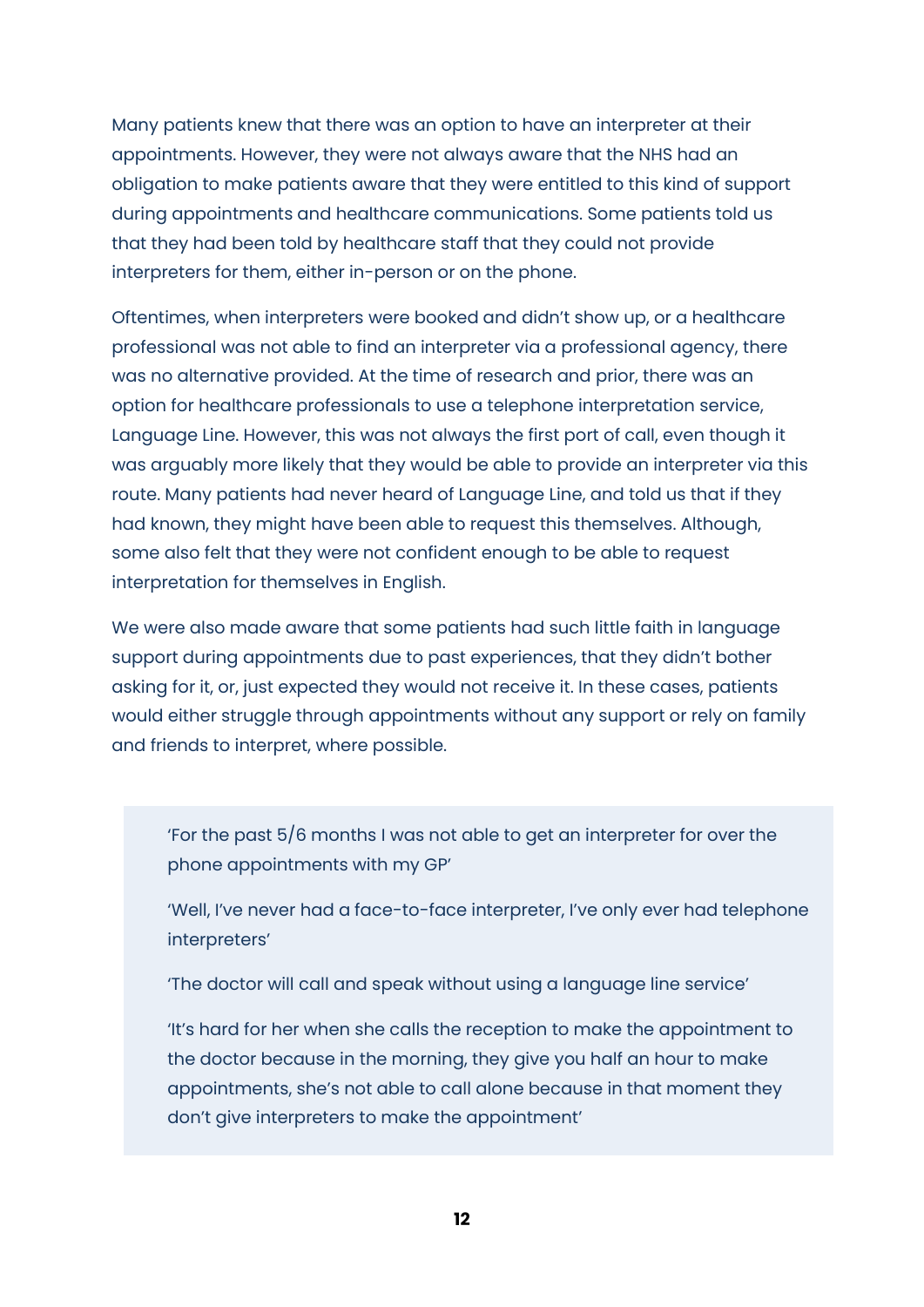'She had to call me [community worker] because she said she was worried and they didn't provide an interpreter, so they called me, and I interpreted on the phone'

## **Patients were not always being provided with interpreters during their appointments, or they did not show up when booked**

Although a few patients told us that they usually were provided with either a telephone or face-to-face interpreter when they requested it, others told us that there were several times that they did not receive any language support during their appointments. This was either due to:

- $\bullet$  Health professionals and staff telling patients that they did not provide interpreters at their service
- **P** Health professionals and staff telling patients that they could not get hold of an interpreter or the correct interpreter
- $\bullet$  Interpreters being booked but not showing up to the appointment and the health professional not rebooking another interpreter
- Both staff and patients being unaware of the options for language support or how to request it

Sometimes, patients would go ahead with the appointment anyway, for fear of losing the appointment and not being able to book another one for a while. Those that chose to go to the appointments with no language support relied on their own ways of communicating with doctors or health professionals. Others would have to forfeit the appointment as they could not proceed without any language support, which they told us was either rebooked or just cancelled.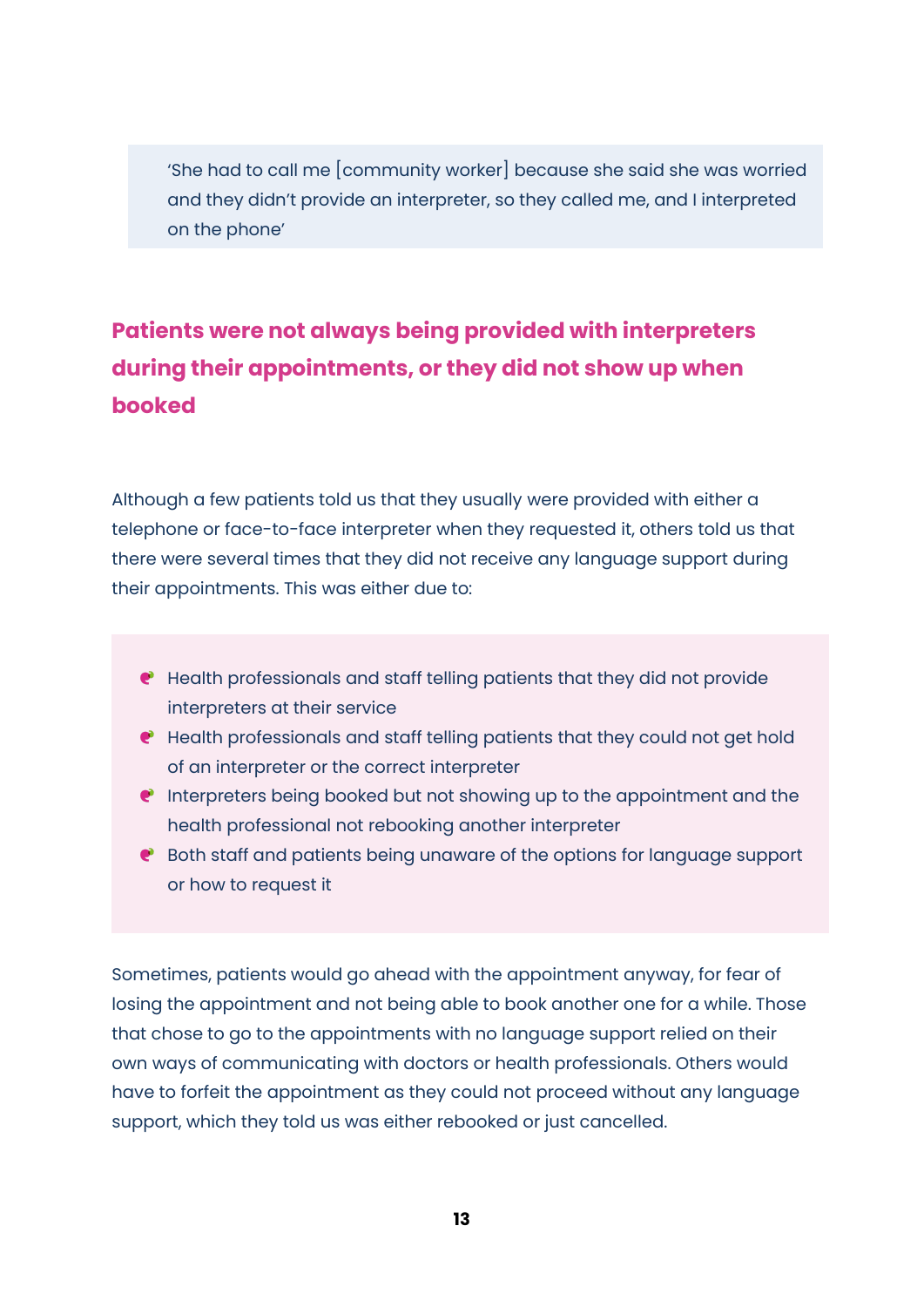'I was in hospital for a whole week, and they never used an interpreter'

'I appreciate the timeslot even if the interpreter doesn't show up usually, I will still go for the appointment'

'I once attended an appointment where I was told I needed an interpreter. The interpreter did not turn up to the appointment. The doctor asked do you still need an interpreter. I didn't want to miss the appointment, so I went ahead with the appointment'

'My GP isn't giving me interpretation for the appointments, when I got to the hospital for scheduled appointments, they're giving me an interpreter, either for over the phone or in person appointments'

'I missed an appointment that I was waiting for, waiting for about 6 months, I missed that appointment because there wasn't an interpreter'

'I went [to A&E], I was nervous, worried and anxious, and yes, when I went there, they didn't give me an interpreter'

There was an awareness among patients and staff of the unreliability of interpretation agencies and interpreters. Telephone interpreters were thought of as more reliable, but some preferred face-to-face due to the nature of their health condition. Sometimes interpreters would be late, which resulted in the patient waiting longer than expected for their appointment. Sometimes, interpreters would have to rush, or leave early due to other commitments. Many also said that healthcare professionals did not always resort to telephone interpretation if the in-person interpreter did not show up.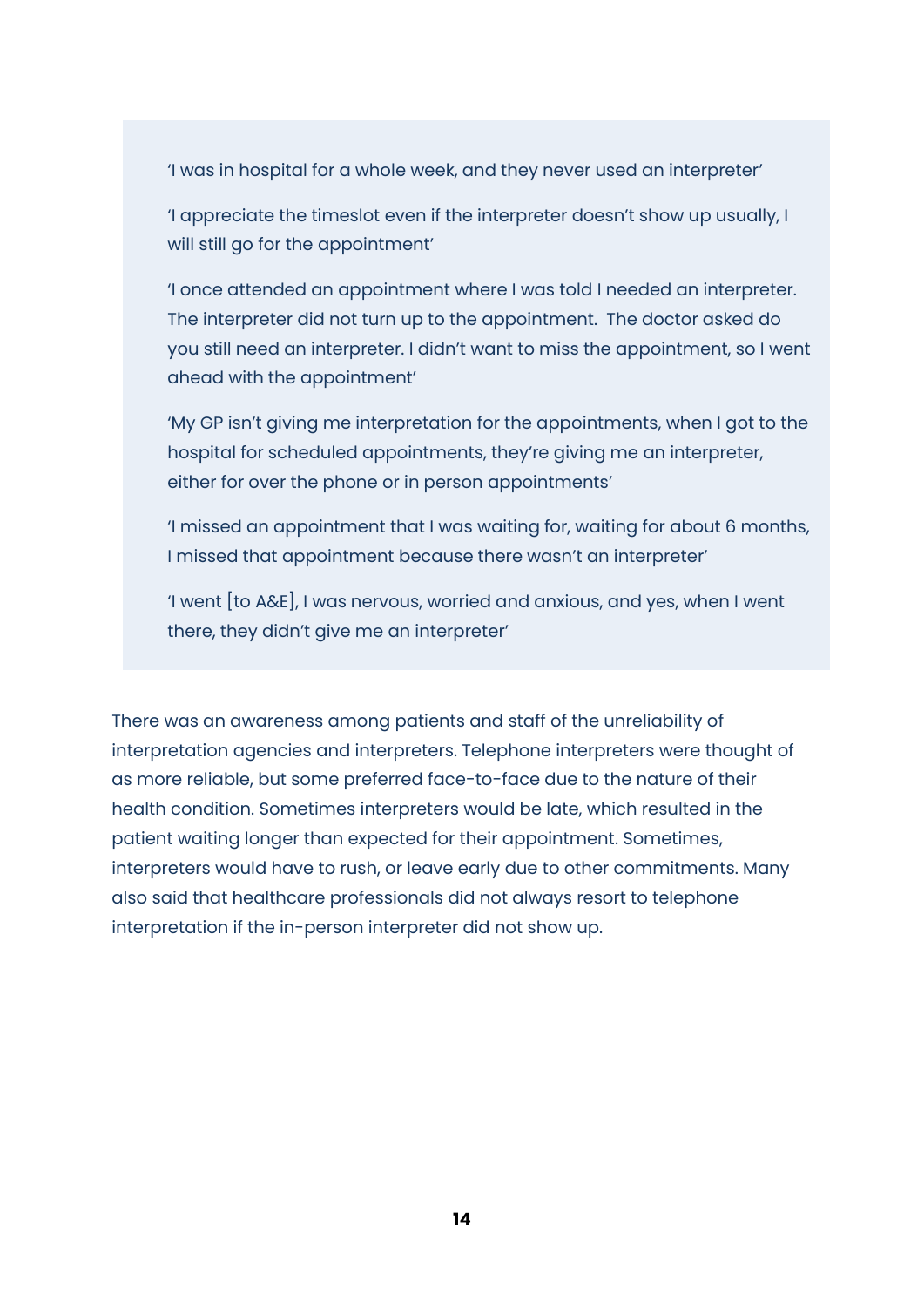### **Patients did not always get the correct or appropriate interpreters for their language needs**

- $\bullet$  It was not always appropriate for male interpreters to support female patients during appointments and vice versa, an issue not always considered by health professionals
- $\bullet$  Patients often received interpreters that did not speak the same language and or dialect as them, therefore they could not understand them
- $\bullet$  In small communities, local interpreters may have been hired that have personal connections to patients which raises confidentiality concerns

One participant spoke about the double barrier she faced when she was provided with a male interpreter, which she was uncomfortable with due to the nature of her health condition, and he also spoke a different dialect. She was therefore struggling to communicate with him effectively in multiple ways. This caused frustration for herself and the interpreter because they could not understand each other. What the interpreter wanted to ask, she could not respond to because it was awkward, and she felt embarrassed. She thought that many healthcare professionals and staff were not culturally sensitive or even aware of this issue.

Other female patients told us similar stories of when they were provided with a male interpreter and felt that they did not want to disclose certain aspects of their health concerns in their consultation with health professionals. Some were not aware that they could ask for an interpreter of a specific gender.

'[I feel] that when it's a man interpreter, [I don't] speak with him, to explain exactly  $[my]$  issues,  $[1]$  is ashamed,  $[1]$  cannot speak with men about  $[my]$ issues you know?

'I don't mind whether it is a male or female, but if it is sensitive, if it is special parts or somethings, it has to be a woman'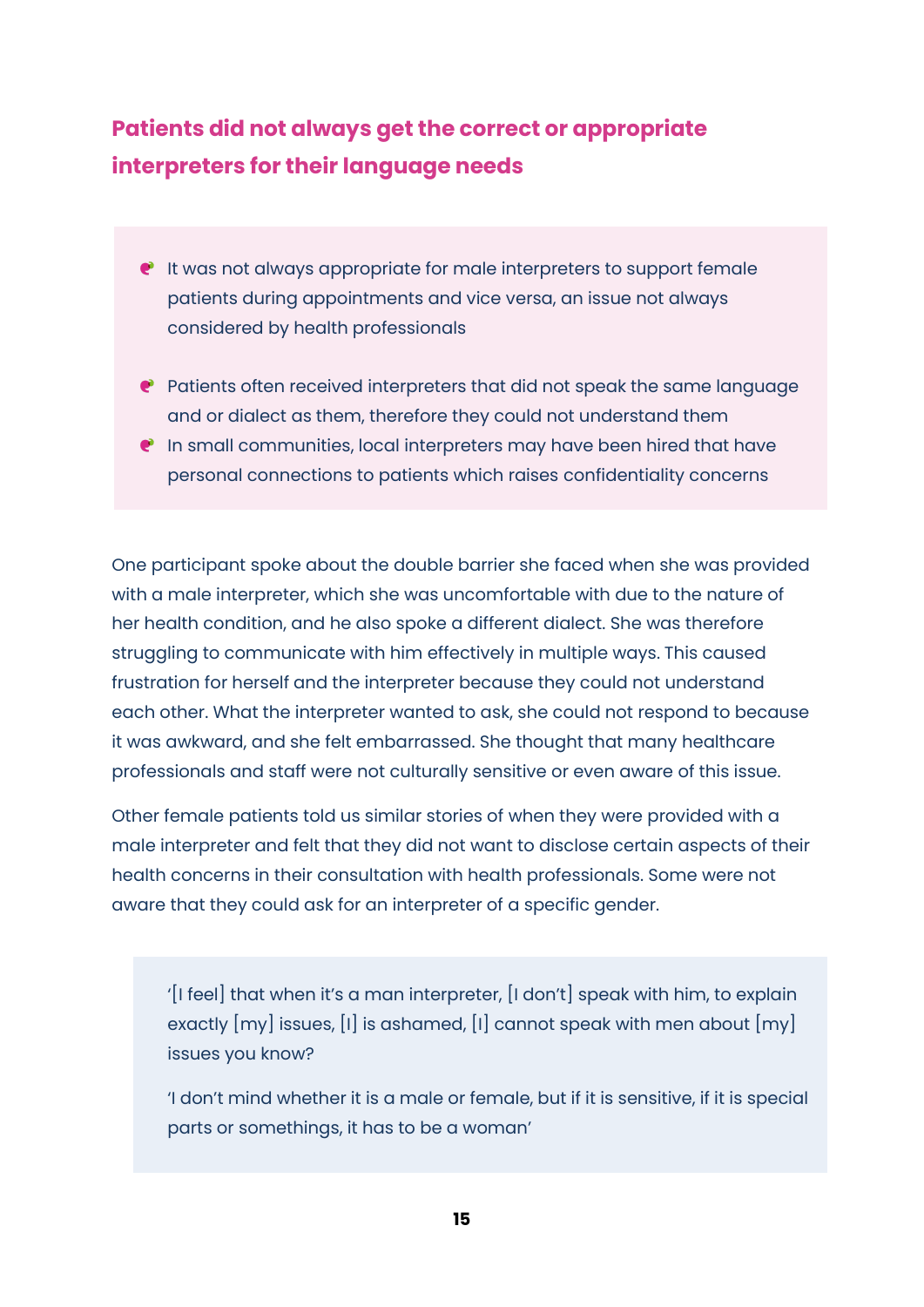'I was provided a Sylheti male interpreter for one of my appointments. It was awkward because I felt shy speaking to him about my health problems. He asked medical questions which I felt embarrassed to answer because they were very sensitive, female issues, and it felt awkward to discuss my personal issues with him. He became frustrated and angry towards me too'

We also heard patients that from smaller communities in Liverpool express concerns about receiving interpreters that they knew personally and not being able to tell beforehand that they may have known them. Issues around confidentiality and trust were also mentioned and patients suggested that they would feel more comfortable knowing that the interpreter was not from the same area as them. This was more relevant for patients discussing sensitive or private information regarding their health.

'It is important to have an interpreter that speaks the same dialect as the patient as it can be difficult to understand the different dialects as they are not similar. This happens often'

'Sometimes, I feel reluctant to pass on information to the interpreter about myself'

'The telephone interpreter they got was from Calcutta, they have different languages…and this was a problem, I speak Sylheti'

'It does happen quite often, you know, that they don't even speak my own dialect, but I just try to understand, not fully but, we try to'

'A 'Bengali' interpreter would be booked regardless of what regional dialect you spoke. [We] are only recognised as 'Bangladeshis', when clearly the different regions have their own individual dialect'

'These issues clearly affect our care and treatment because information is lost in translation when the interpreter does not speak the same dialect'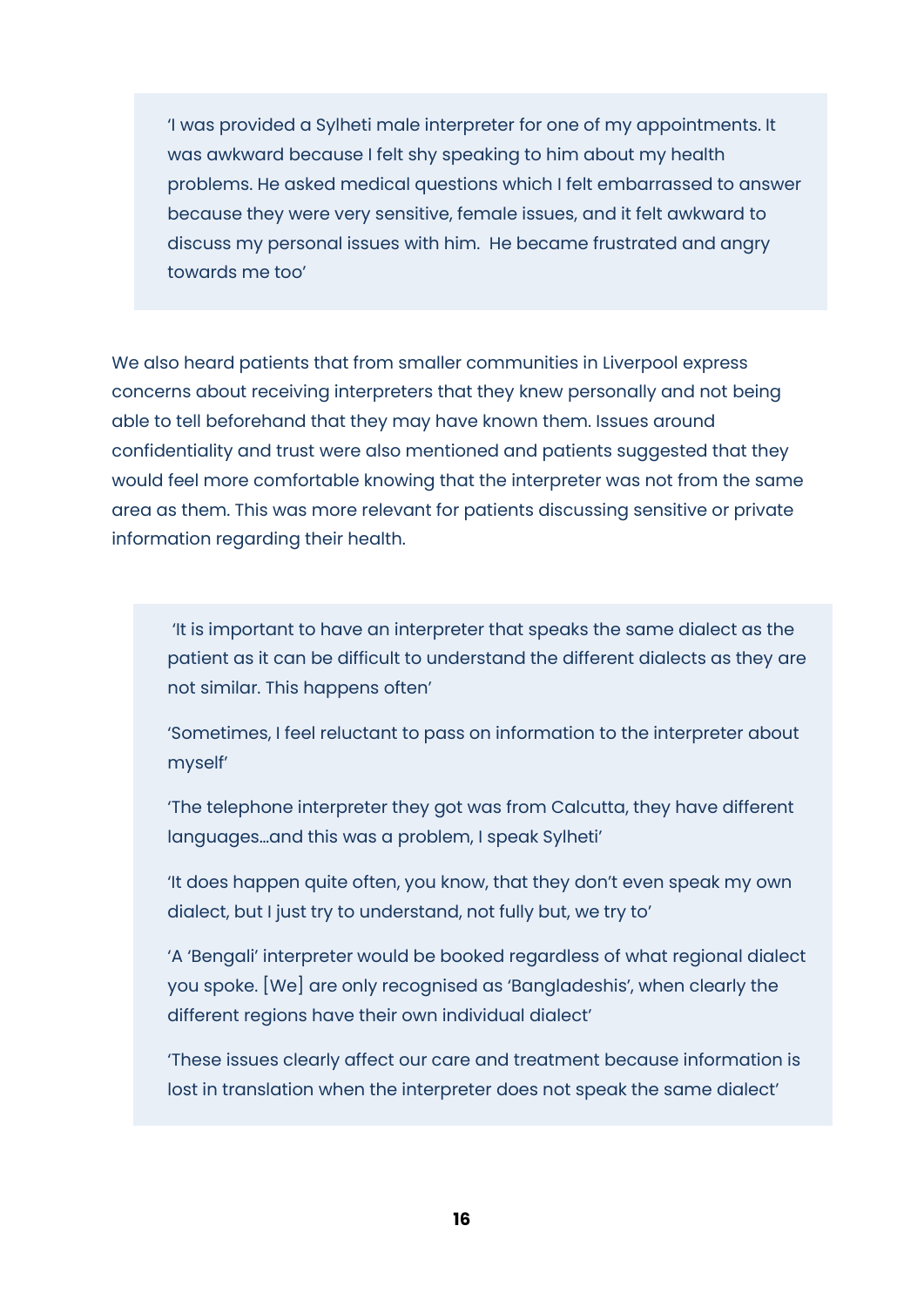### **Patients felt that sometimes the interpreters could not interpret to a high enough standard**

- $\bullet$  Instances of interpreters misinterpreting one or two words, which affected the whole background of a person's health condition or treatment outcome
- $\bullet$  Patients being sent to the wrong doctor or hospital due to a miscommunication, believed to be on the part of the interpreter
- **P** Interpreters having to ask and repeat things many times due to a difficulty in explaining certain health conditions or symptoms

On occasion, some patients expressed concerns about the abilities of the interpreters to adequately communicate all of their health concerns. Some doubted the education level of their interpreters due to miscommunications during appointments, or times they or the health professionals had to repeat things constantly.

Additionally, when family members or friends who spoke English were with patients, they believed they picked up on mistakes that interpreters made when translating certain words or phrases. This resulted in patients having a further lack of confidence in the language support they had received and often left wondering and worrying whether health professionals had understood them completely.

'They should have more professional interpreters because even giving one wrong word, it's going to have a big effect on your life, and this is something that I have experienced personally'

'It seemed to me that the interpreter was not understanding the medical terminologies that well…, the doctor had to explain a few more times, every part of the conversation the doctor kept repeating to the person until he understood but I'm not even sure that when he was interpreting for me that he was telling me the whole thing or not, or whether it was correct'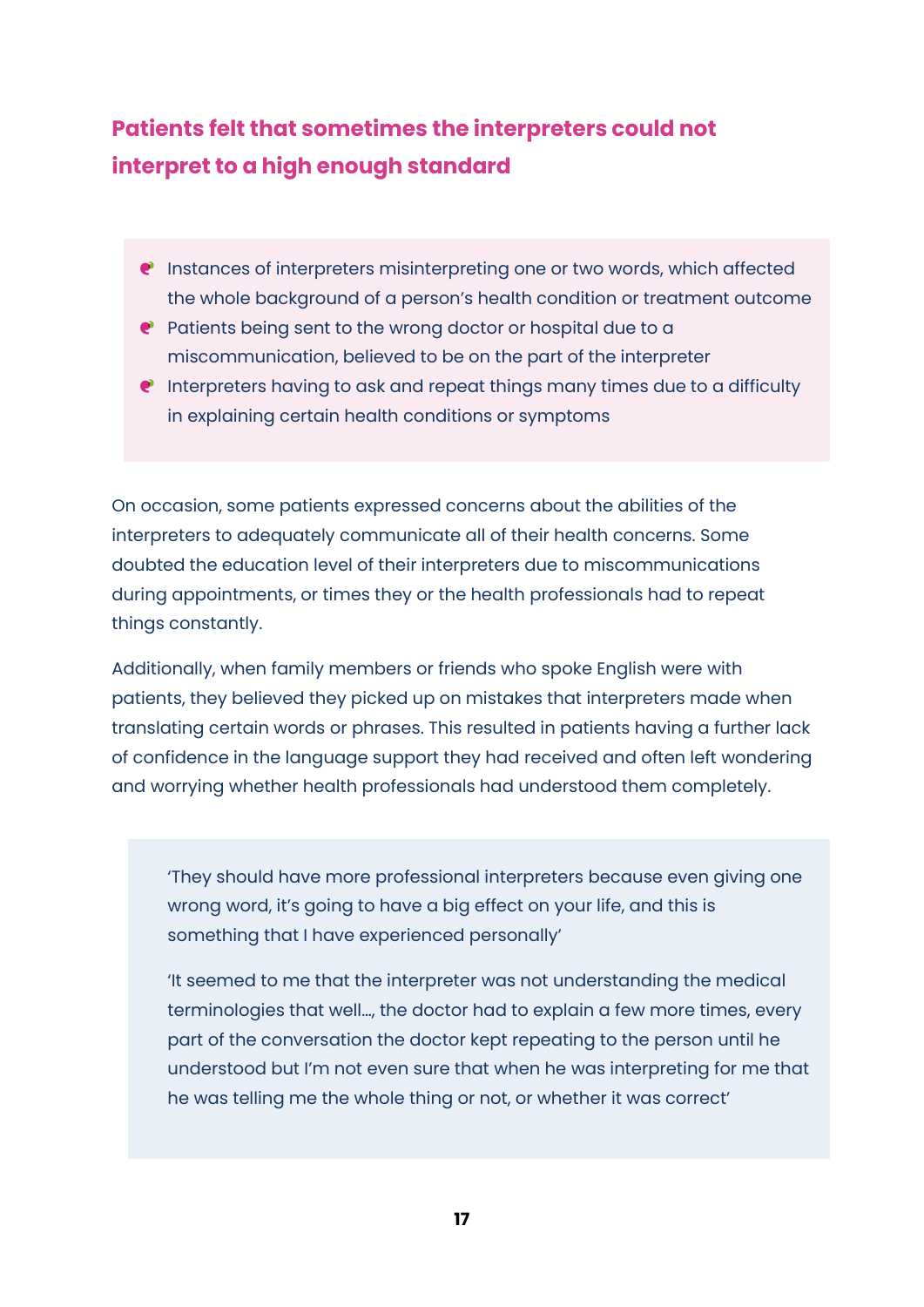'It is about the ability of the interpreter, not being able to understand complex medical terminology…they struggle to understand exactly and to translate all of the words'

'It is easy to recognise an educated interpreter as often the ones with no academic qualification behind them would deliver a poor interpreting service which was often rushed and misunderstood'

#### **Friends and family as interpreters were sometimes preferred by patients and service users**

Friends and family were often preferred by patients to interpret for them due to:

- Family and friends being more reliable, punctual, or immediately available to them for support at appointments
- **P** Family and friends knowing more about the persons health condition or lifestyle in general
- $\bullet$  Patients feeling more reassured and supported at appointments due to the emotional connection of a loved one
- **P** Patients feeling more comfortable talking about sensitive information in front of those they knew them, instead of a stranger
- **P** Family or friends could advocate for a patient more than a professional interpreter

Many of the patients that we interviewed told us that they had, at some point, had their family or friends interpret for them at appointments. However, the guidance on the appropriateness of this was inconsistent across services. Official guidance given by the Liverpool Clinical Commissioning Group does not allow family and friends to interpret for patients at clinical appointments. Nevertheless, many patients said that they would prefer this if they had the choice over a professional interpreter. They believed that family and friends were more reliable, knew them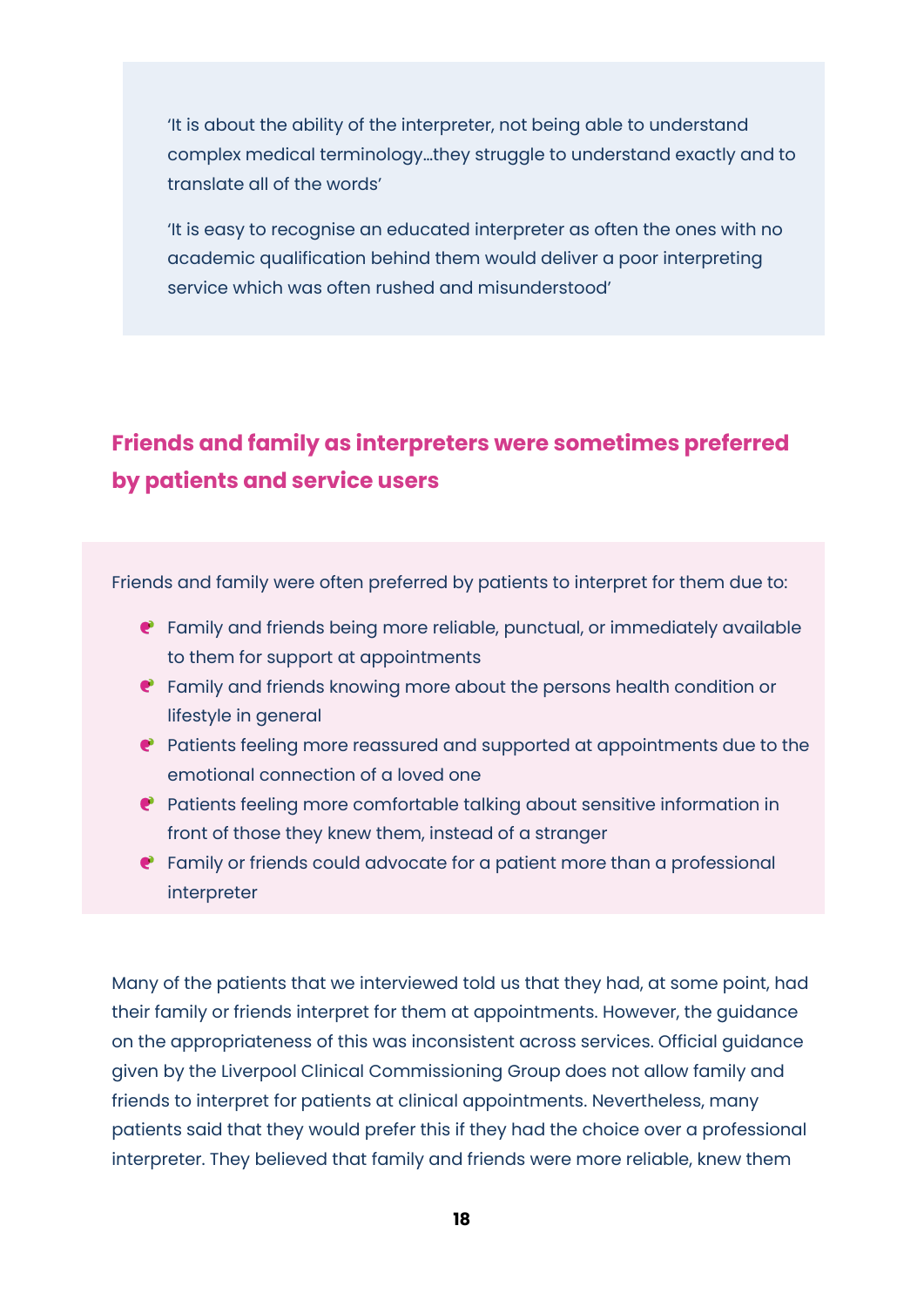personally so knew more about their health condition, and they felt more comfortable in front of them when discussing personal information. However, patients were not always allowed to choose to have their family or friends at the appointment to interpret for them. This was viewed as frustrating, especially when there was no professional interpreter available, and their family/ friend was.

'My husband was told that he could not interpret for me, although he was very fluent'

'It is easier to use family members too. My husband knows my condition and has a good understanding of my symptoms. I like it when my husband attends my appointment'

### **Friends and family interpreting was also not the best or most appropriate option for patients**

Other patients expressed very different opinions about friends and family interpreting for them. Some patients and service users we spoke to said that they would rather family and friend did not have to interpret for them due to:

- $\bullet$  The impact on their relationships and worries of burdening loved ones with helping them leading to feelings of embarrassment or guilt
- Fear of miscommunication due to English abilities of family or friends
- **C** Concerns about confidentiality or privacy around health conditions
- Concerns about upsetting family or friends with worrying news about health due to closeness and emotional connection
- $\bullet$  Having to wait for a loved one to be available to them to help them with things like booking appointments or translating letters or medical advice, which would often lead to delays in accessing help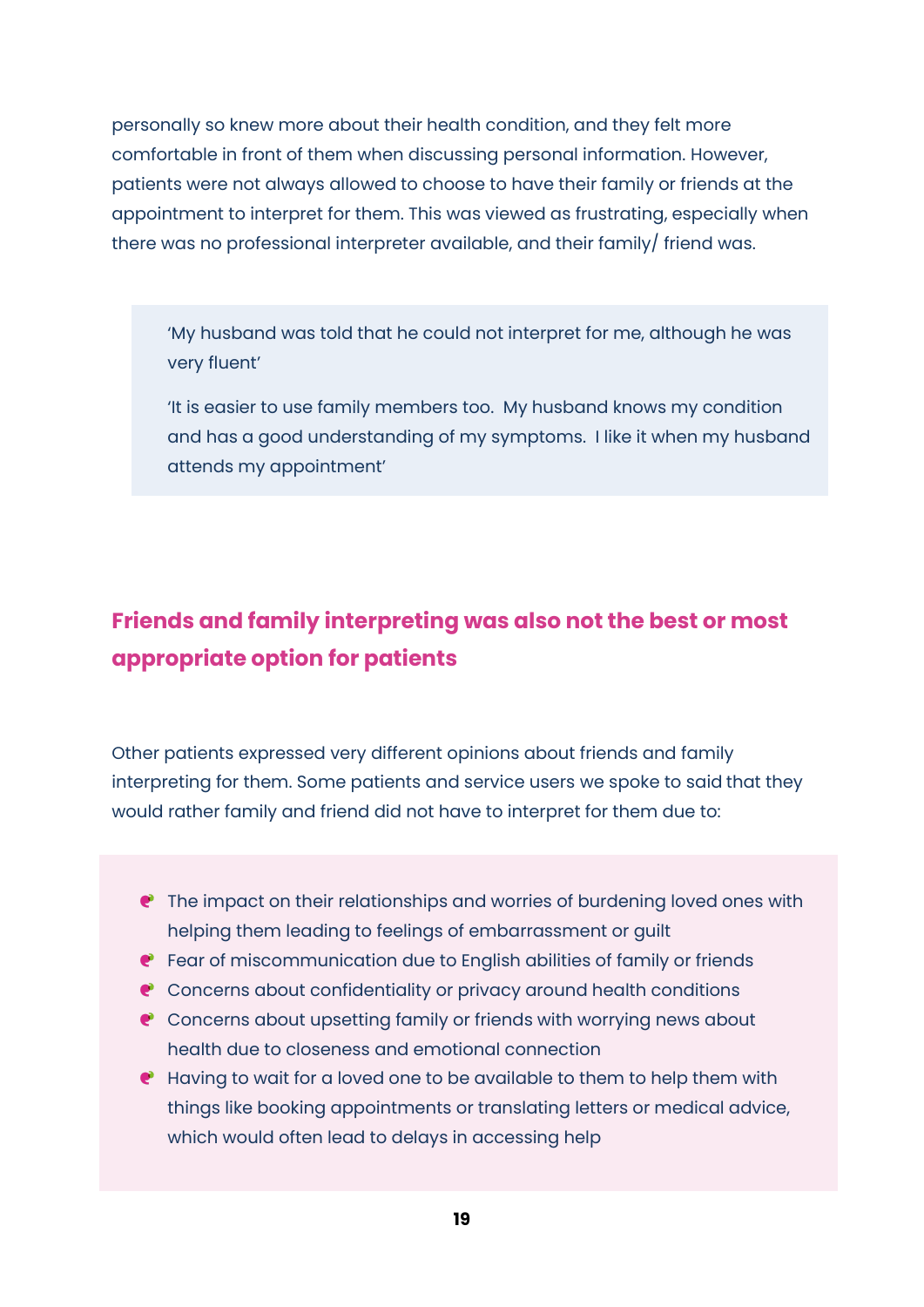Even though some patients preferred their family or friends to interpret, they also felt like it was inconveniencing them, or they felt embarrassed or guilty that they were taking up their time to do so. Some who used their children to interpret for them, or translate letters or documents, expressed concerns about interrupting their busy schedules or lives and often would wait days until they had spare time to help them. Having to wait for their family and friends to become available to support them sometimes meant putting off appointments for a while or waiting days to understand information that had been conveyed during an appointment or on a letter.

Several patients said that they would prefer a professional interpreter as they did not want to burden their family or friends with supporting them in this way. Some also said that they did not feel comfortable with their family or friends knowing about their health problems due to concerns about confidentiality or for fear of causing them upset or worry.

Patients were also aware that their family or friends may not be able to interpret to a high enough standard. A concerning response we heard was that patients felt that they had no choice other than to ask their family or friends to interpret for them, which they felt was putting an unnecessary strain on relationships, but also their finances, due to family having to take time off work to do this for them. There is also no way of knowing, for the patient, whether the family member or friend had interpreted medical information correctly, or left things out, accidently or purposefully, that staff had told them

'I don't prefer my family and friends I prefer an outsider, an interpreter from outside, because I don't want to talk about my health issues in front of a family member or friend'

'I had to go home, and next time I bring my children… with me… but it's difficult, I have to find the time, their time'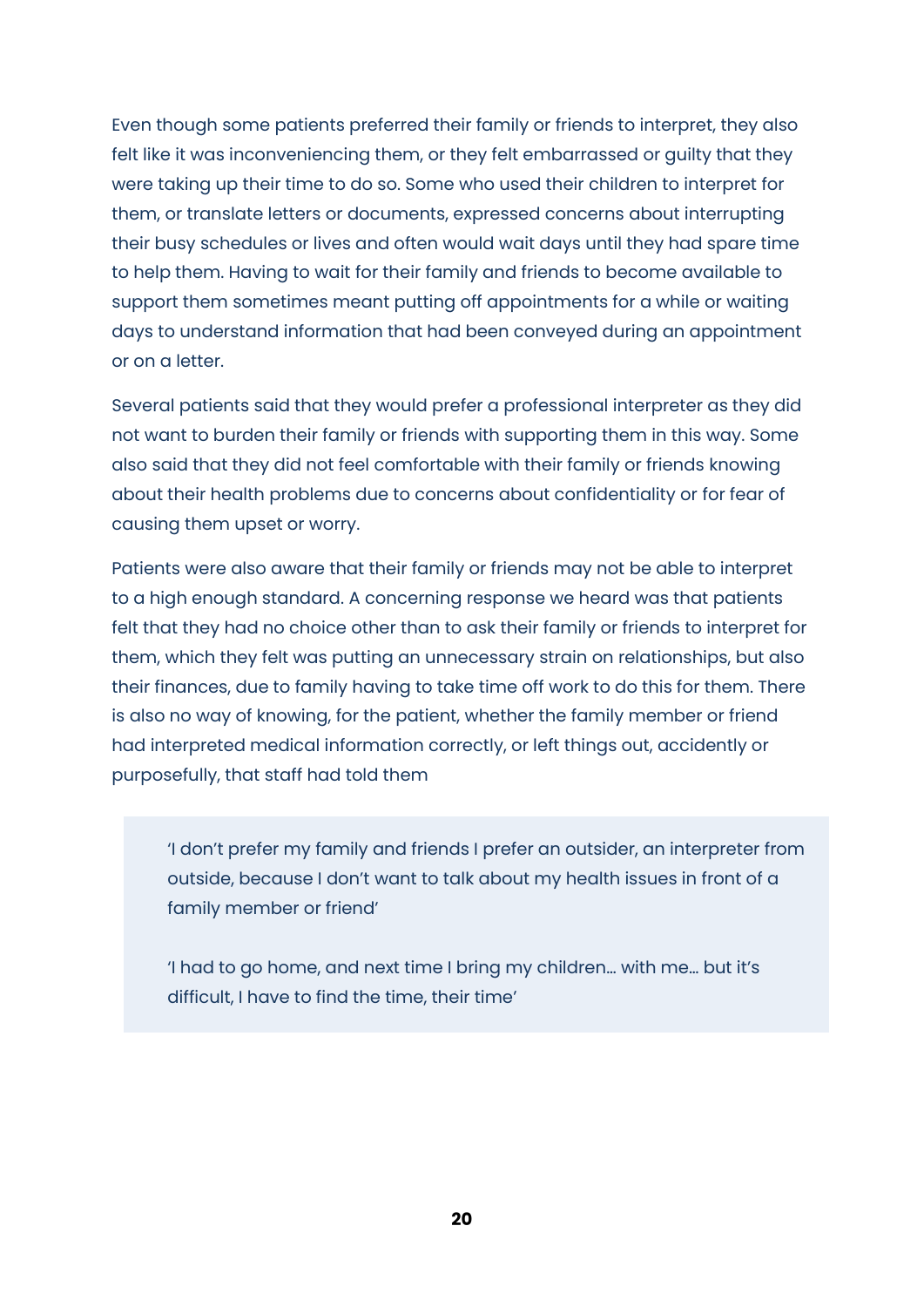## **When adequate language support was not accessible, patients would sometimes find their own ways to make sense of information**

- When no language support was arranged for patients, sometimes they struggled through trying to make sense of information with very limited English skills
- Some relied upon hand gestures to get through appointments
- $\bullet$  One patient took to recording the whole appointment on a recording device to analyse and translate at a later point
- $\bullet$  A few patients asked doctors to write things down for them so that they could get a family member to translate when they got home
- C Google translate was also used on several occasions to translate documents and letters, however patients admitted that this was not always reliable

Patients often said that if they were asked, they would proceed with appointments without language support where possible. Many patients felt pressured to do this occasionally for fear of not being able to get another appointment for a longwhile. We heard of some innovative but potentially unreliable and inefficient ways of coping without language support at appointments, some more worrying than others. For example, writing down concerns that were pre-translated by friends or family members to give to the health professional at the appointment, getting the staff member to write down what the problems were so that the patient could go away and get it translated into their own language, or voice recording the appointment to be translated later. One patient said they relied on hand gestures to communicate concerns when no language support was provided. Although some felt that it was beneficial sometimes to take things into their own hands, these methods risk losing or miscommunicating important information during healthcare appointments or prolongs the time it takes to get an issue addressed. Additionally, this put extra pressure on others to help patients outside of appointments.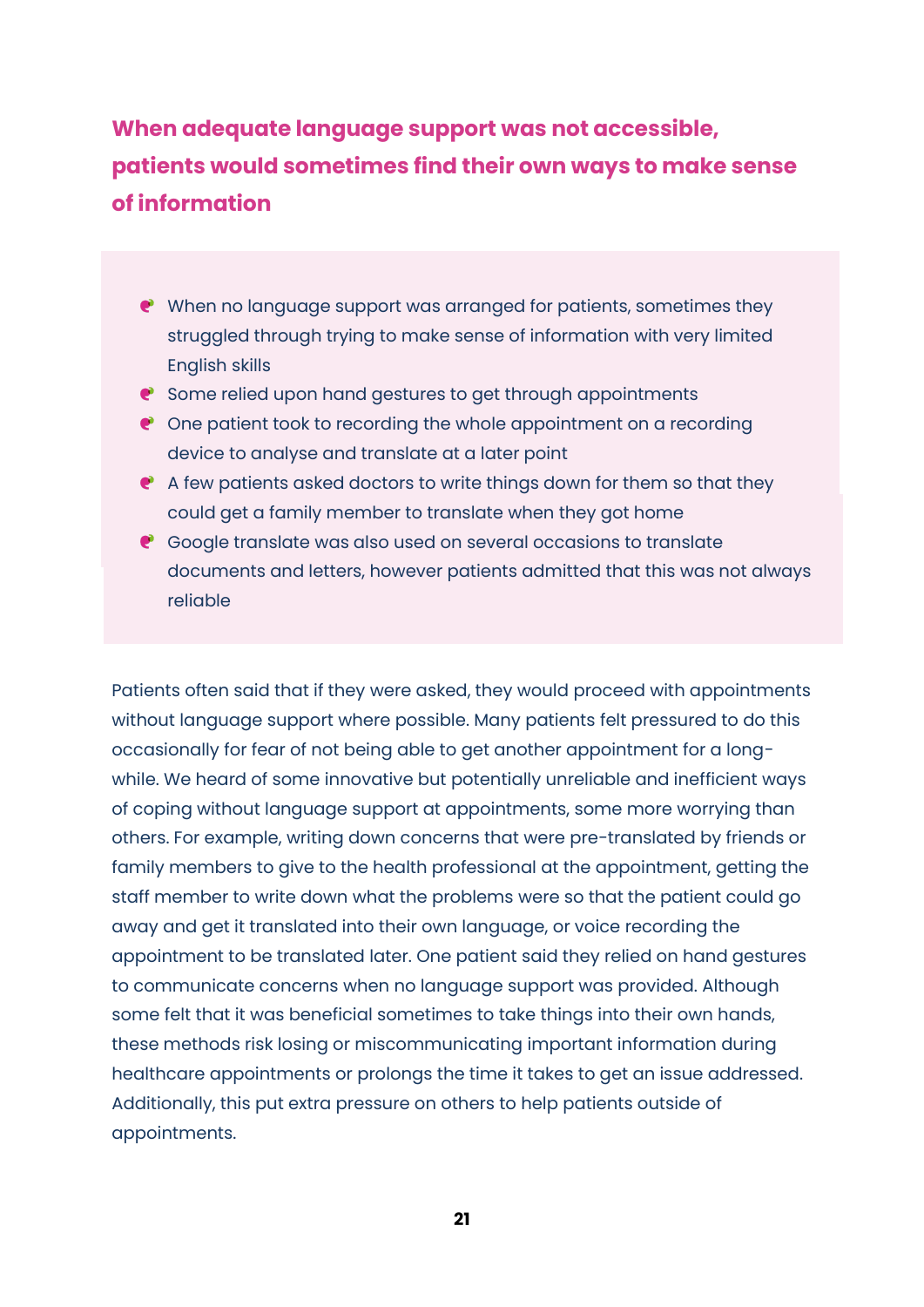'My husband can only speak very limited English, but if we receive a letter or something like that, we use the [Google] translation'

'If there is no interpreter, I use gestures and the doctor usually understands.'

'When I am not getting an interpreter, I have recently started recording the conversations with the doctors so that I can go home and get that to somebody who can interpret for me, this is something that has been helpful recently'

'I have to ask my friend to write down my problem on a piece of paper and I got there and show him the piece of paper, but sometimes I go and the doctor is asking me questions regarding that problem but I am not able to answer so this caused me a lot of trouble'

#### **Impact on patient's physical and mental health**

- Late or missed diagnosis of conditions
- Deterred from accessing healthcare due to language barrier, therefore, worsening of health and or long terms health conditions
- Miscommunications resulting in wrong medications or treatments given
- $\bullet$  Symptoms of anxiety due to constant worrying about health and whether there would be help available or accessible to them
- Feelings of hopelessness and depression due to; not being heard/ listened to or able to properly advocate for themselves; and a lack of independence and empowerment

The impact of the lack of language support that some patients received went on to not only affect their physical health but also their mental health. Those that told us they repeatedly did not receive an adequate level of language support at appointments said that they were put off seeking help because of it. Many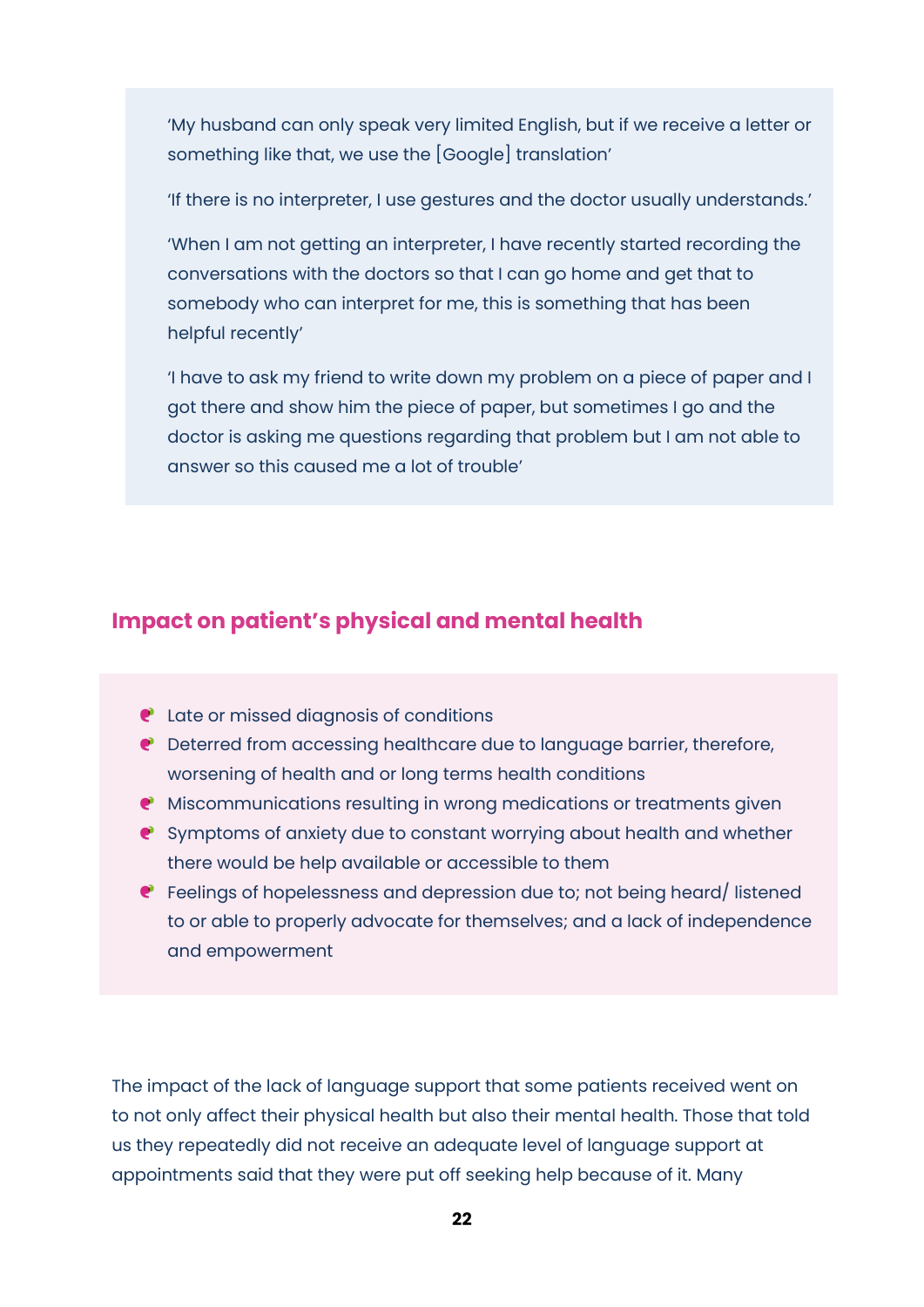patients expressed feelings of hopelessness, worry and frustration when their language needs were not met sufficiently in the context of healthcare. Others who relied on friends and family felt guilty, embarrassed and an inconvenience to them, which impacted upon their relationships. Several patients spoke of how they delayed going to the doctors until they were in a lot of pain or very worried about a health problem, as they were convinced that they wouldn't be successful in arranging an appointment and getting adequate language support.

It was difficult for many patients who did not speak English to get past the initial stages of booking an appointment. This has also been exacerbated by the pandemic leading to new booking procedures where face-to-face contact for booking appointments was reduced or eliminated. Some were concerned that their conditions had worsened because they chose to not seek healthcare in anticipation that they wouldn't receive an interpreter. The conditions mentioned by patients ranged from eczema to breast cancer. This, in turn, impacted upon some patients' mental health, as they were constantly worrying about whether their condition would improve or whether they would get help for it. This issue also made patients lose confidence and trust in the NHS.

'I am always thinking; have I been understood? If I haven't been correctly understood, then; will this have an impact on my treatment? Have I missed anything? Could something worse happen? I walk away worrying'

'Both, physically and mentally it has impacted me because I have had to wait for an appointment for so long and then I wasn't even able to get help, so I still have the physical problems and now I have mental disturbances because of that'

'It does affect me psychologically, not being able to speak to the GP in my own language, because sometimes it makes me feel I am not able to convey all my issues around health'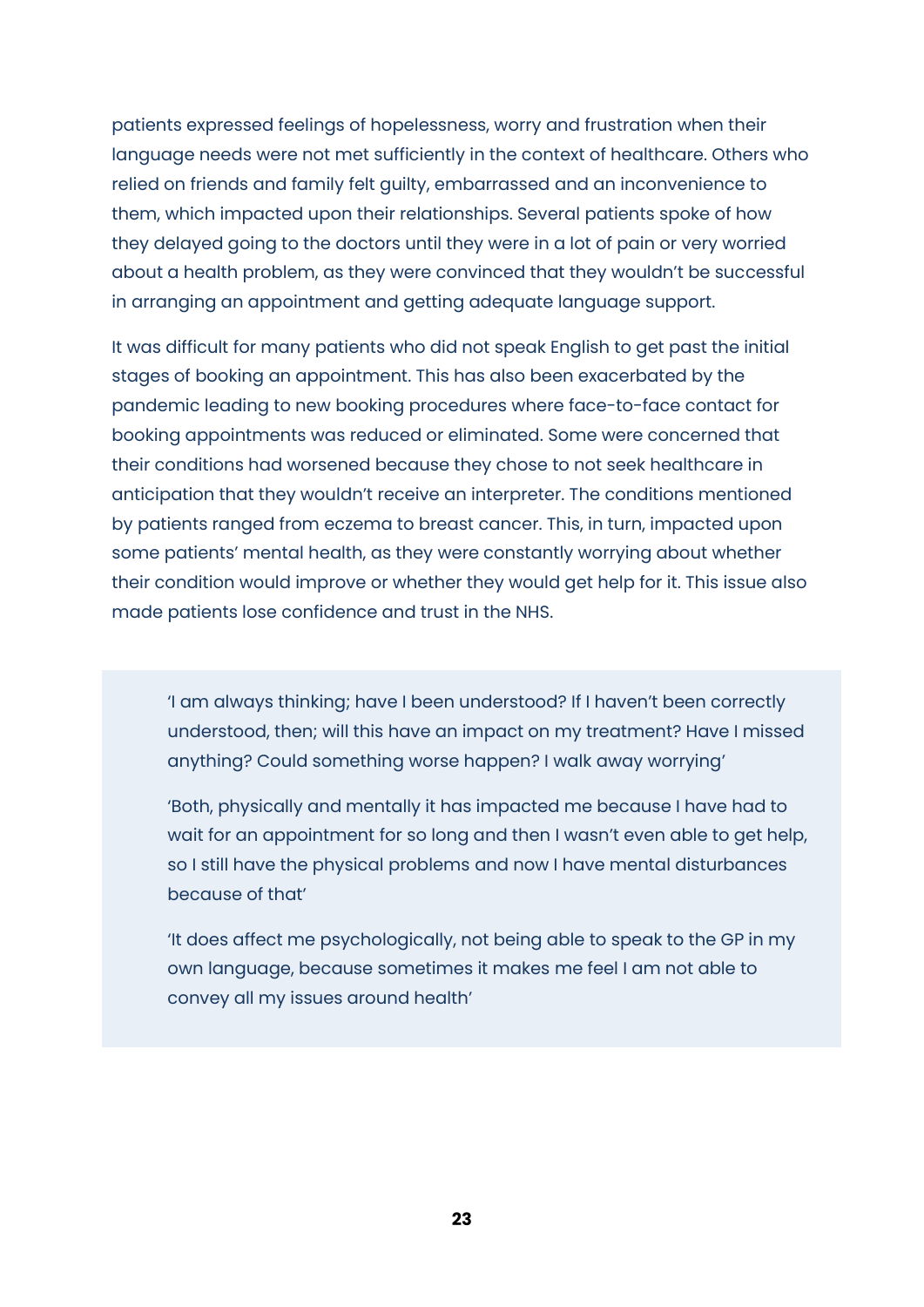#### **Impact on patient's time and money**

- $\bullet$  Some patients felt their time had been wasted on several occasions when interpreters didn't show up, or there were misunderstandings that led to more appointments having to be booked
- $\bullet$  Some felt they had lost out financially due to having to pay to travel to cancelled or the wrong appointments
- $\bullet$  Some people said their partners/families had to take time off of work to interpret for them, which resulted in a lack of income for their families

Many of the patients said that their issues surrounding language support did not directly impact them financially or take up excess amounts of their time, but some had been impacted in this way.

Even when patients were satisfied with the level of language support they received at appointments, there was still the issue of dealing with information outside of appointments such as letters, documentation surrounding certain conditions and medication, phoning up to make appointments, or going online to try to find information about healthcare related queries and appointments. Many patients relied upon friends and family for these things, or local community centres that have drop-in sessions to support their community with these issues.

'It does impact on us financially… one time I ended up spending £40 on taxis going back and forth to the hospital because I arrived and there was no interpreter and then they called me back later and I had to go back ,time-wise, sometimes I have to give up my education, because if there is an appointment for instance with my mum, I have to give up my education and go with her'

'It does [cost me] time and money as well because if I cannot go to work because of it, I don't get money'

'I have other responsibilities, I do give up my time and I go to the appointment, and they have wasted it [because there is no interpreter]'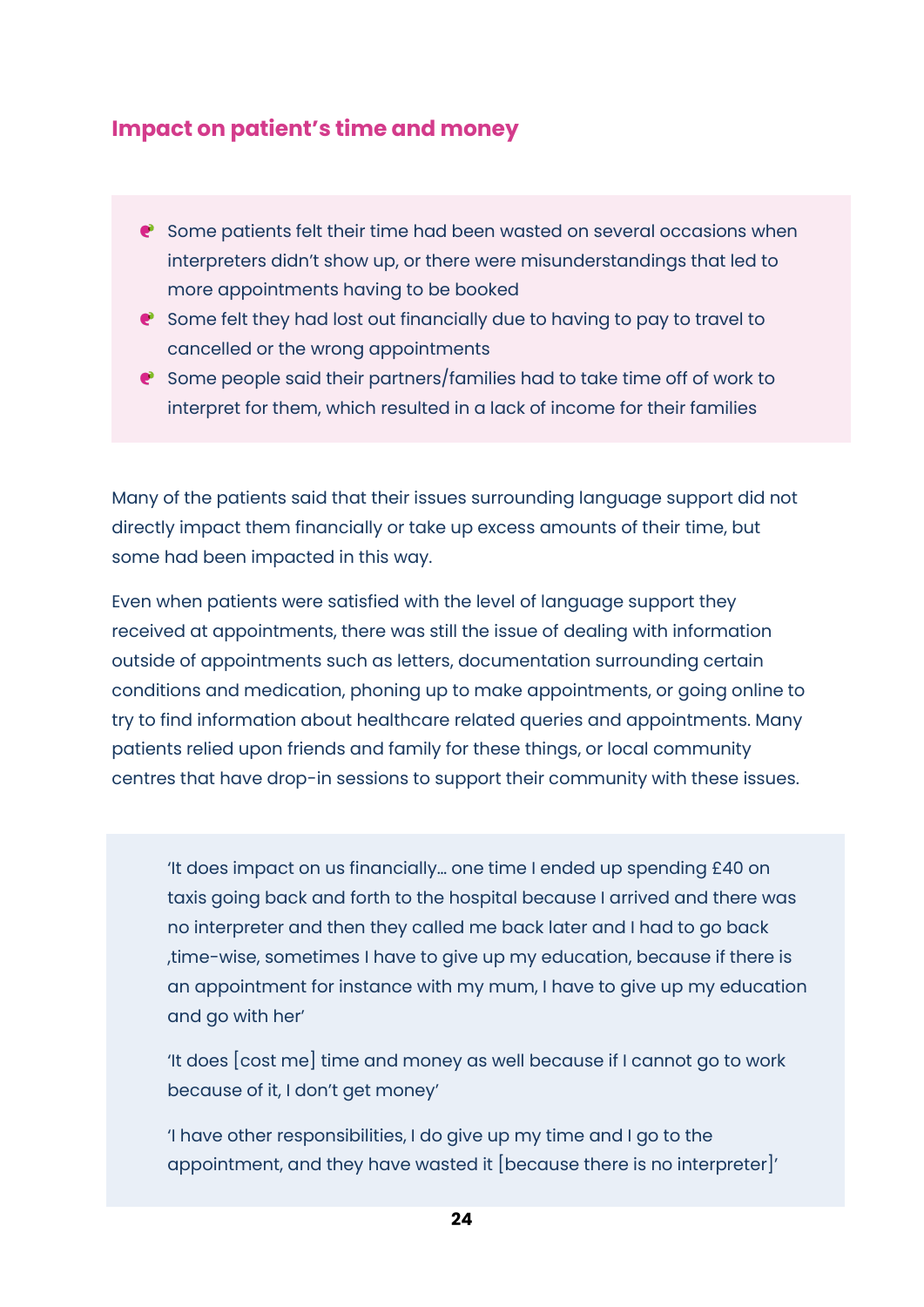**Support (or lack of) from healthcare staff has a big impact on people with a language barrier**

#### **Supportive staff**

- P Patients who were satisfied with the language support they received told us that helpful staff made a positive difference to their experience
- Staff that were patient and kind made people feel more at ease and listened to, even if they could not provide them with an interpreter immediately
- There were occasionally healthcare staff members who were able to offer assistance in an emergency to interpret for patients that spoke the same language as them
- C Some staff who were more familiar with patients and were able to preemptively arrange support before the patients came in

Some patients acknowledged that there were certain members of staff that made an effort to help and support them when they needed it. A few patients we spoke to said that most of their experiences of receiving support for their language needs were positive. Some were quite happy with having telephone interpreters made available to them when in-person interpreters did not show up or were not available. There were also several patients who were thankful to be able to have family and friends support them at appointments with interpretation even though it is not recommended. In emergency situations, staff allowed family members to provide interpretation for patients when there were no other available options. Patients who had pre-booked, regular appointments said that they would have an interpreter ready and waiting for them when they arrived, and this was extremely beneficial for them. Some doctors within a surgery who may speak a patient's language have made sure to see those specific patients so they would feel at ease and be able to freely speak directly to the doctor.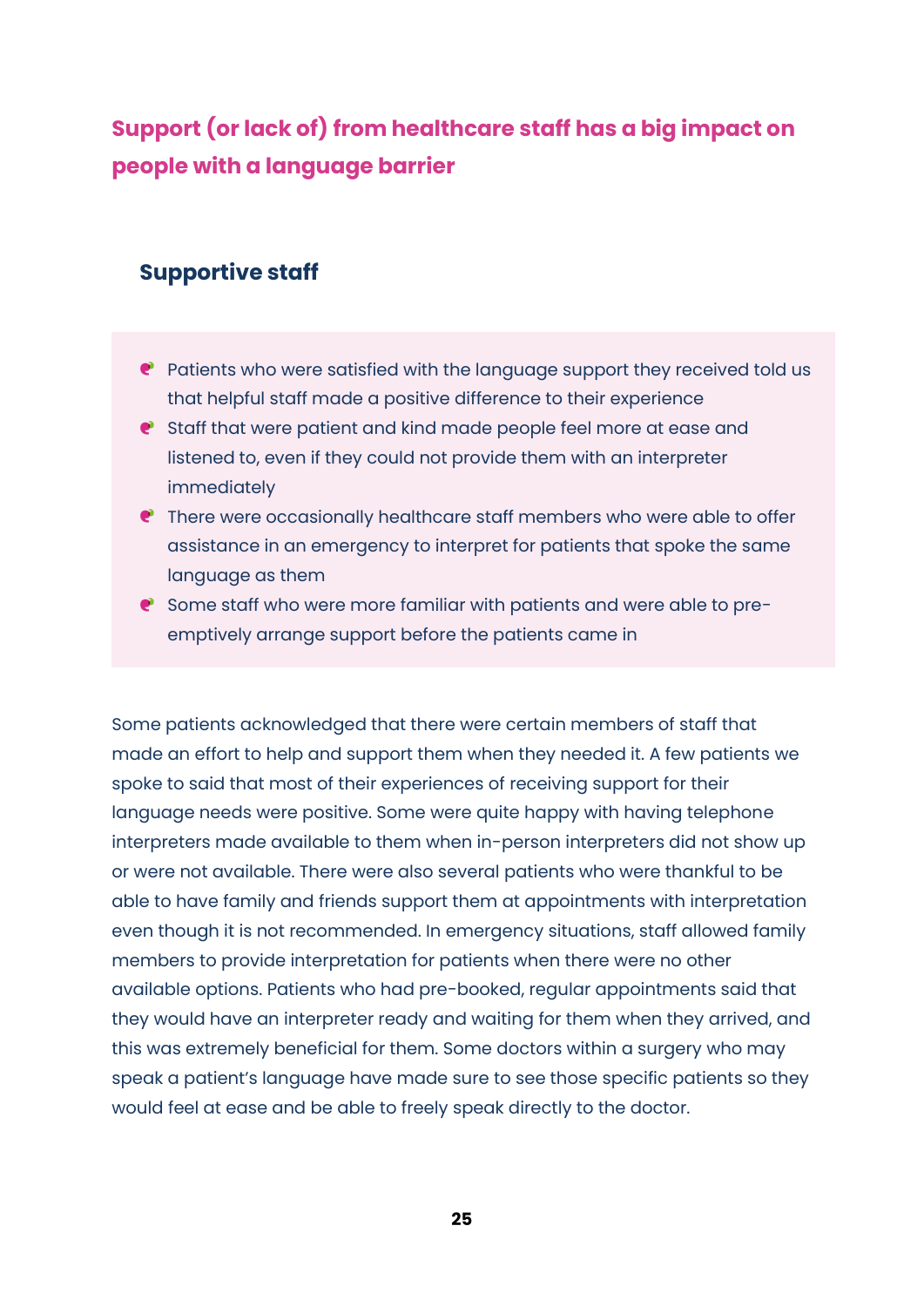'When you go to the emergency there are a lot of nurses and they are sometimes from your country… it is good to have people there at the emergency, as it is easier for people like my mum'

'I never had any bad experiences with the nurses or the staff, I mean, sometimes they are even explaining to me a few times when I don't understand what they are saying'

'They do have my information and they know that I speak Arabic'

#### **Lack of support from staff**

- **P** In some cases, patients felt that staff were being purposely unhelpful and didn't make enough of an effort to provide support for patients when they were struggling
- A small number of patients reported feeling discriminated or made fun of by staff and other patients due to their language barrier which were perceived from dismissive or facetious attitudes on the phone or in person
- A few patients felt that specifically reception, admin or support staff were ignorant and not culturally sensitive towards patients with language and cultural differences

We heard from patients and service users who were dissatisfied with how healthcare professionals treated them when they tried to access help. This was enough to put some individuals off seeking help altogether. There was a sense of shame and embarrassment around having to request help for language needs, which may indicate a lack of supportiveness from staff or an environment where people felt comfortable enough to ask for help. A small number of patients told us that they felt discriminated against by healthcare staff and other patients in waiting areas, and that there was not enough done to prevent these attitudes from arising within the healthcare system.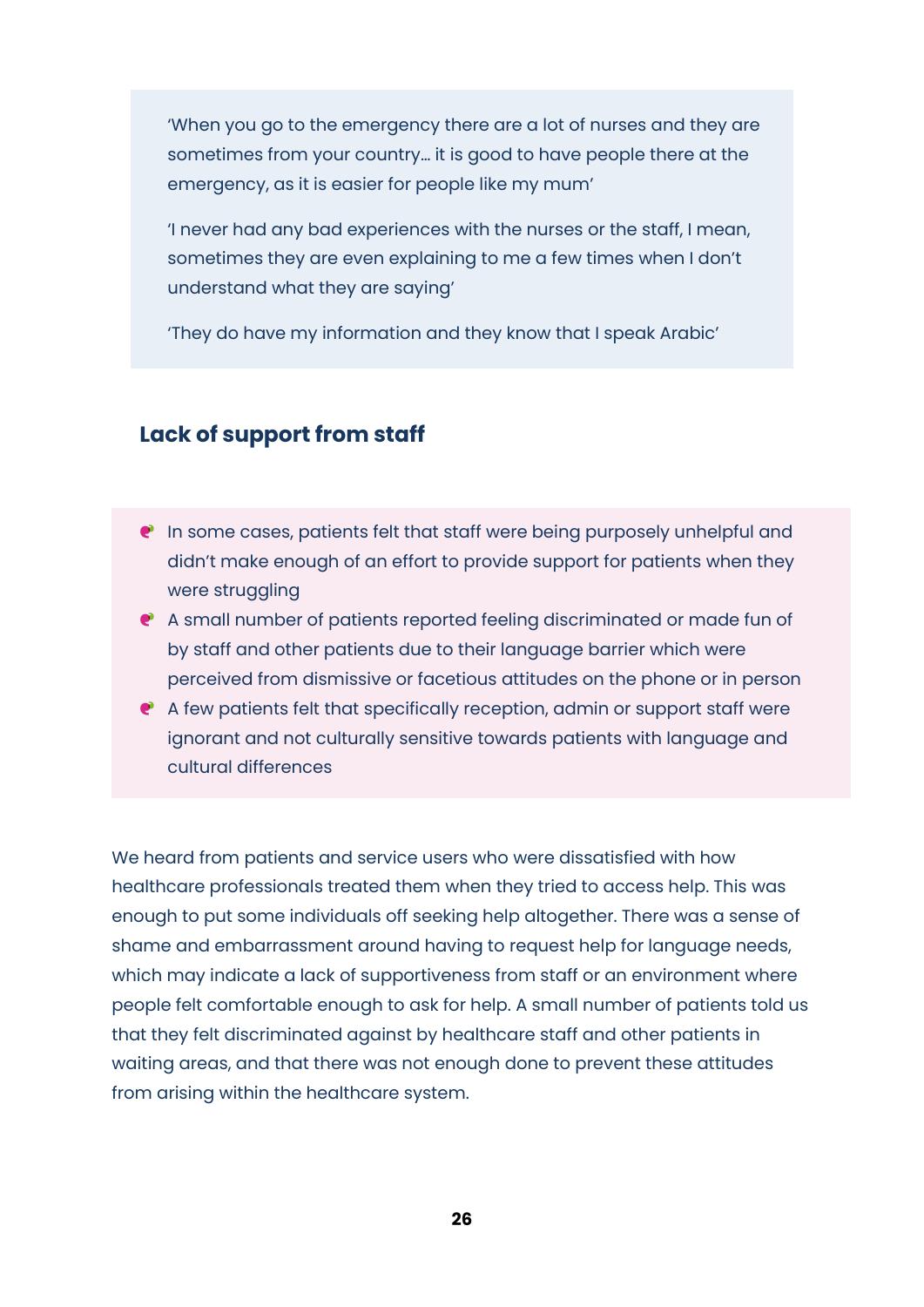'Some of our [clients] have been in hospital and over the years, the people from the medical profession have deemed the patients as confused and starting to forget, maybe even dementia, just because they don't understand the patient's [language]'

'I realised that the doctor hadn't prescribed all of the medication that I needed… I explain to the receptionist, but I couldn't properly explain because of the language barrier…they just told me to go back to the pharmacy, they were laughing…they were really rude'

'If they could have provided an interpreter, why did they have to wait for me to get to that point of being stressed, and then they provide the interpreter'

'Because I didn't have an interpreter, I can't explain [or] understand [the doctor], I asked him how many times I had to take the medicine, and I had to repeat it twice and then he got really angry at me… because I had to ask again'

'The security man in the GP, if I say anything, you know, too much, then he just throws me out'

#### **Recommendations from patients**

We asked patients what they thought could improve in terms of language support to make their experience of healthcare information, communications and care more accessible for them. The concerns that patients felt could be improved upon were:

 $\bullet$  To be able to have interpretation of some sort at every appointment whether at primary, secondary, or tertiary care settings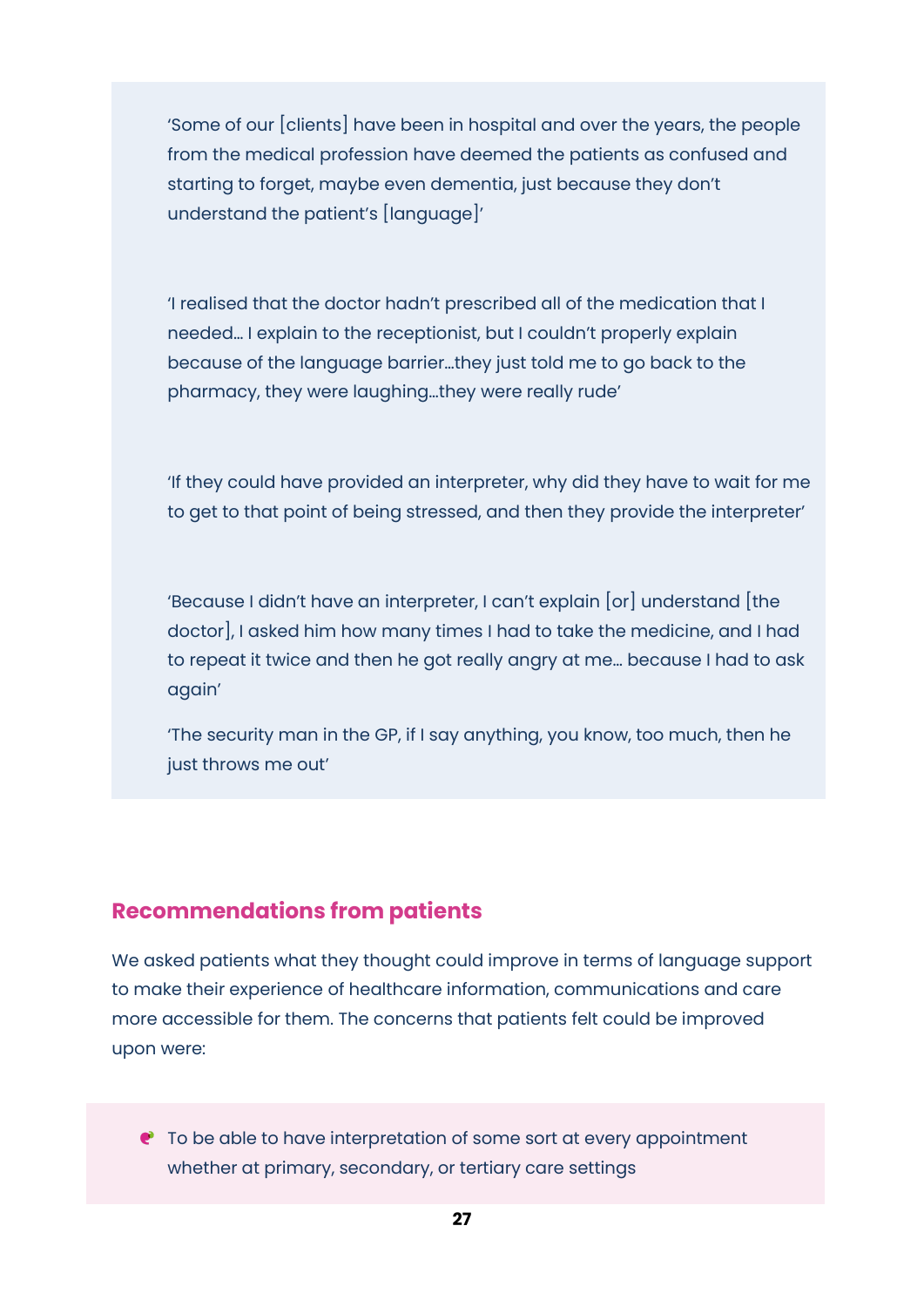- <span id="page-27-0"></span>To have the option of face-to-face, or, telephone interpretation both at inperson and remote appointments
- $\bullet$  To have the option to choose the gender or the interpreter and have the right to request a different interpreter if not appropriate
- To be able to bring along community interpreters whom patients may trust more and are more reliable
- $\bullet$  To be able to access information in their own language on NHS websites, apps, or leaflets
- $\bullet$  Interpreters to be qualified at a high enough standard to translate complex medical jargon
- For staff members to be more respectful and aware of cultural sensitivities and specifically, of the dialect that the patient speaks to be adequately recorded and therefore correctly requested when providing interpreters
- **P** Information, in their own language, about how to complain or give feedback on their experiences of language support in the NHS
- To have forms and surveys available for translation

# **What did we hear: Healthcare Professionals and Staff**

### **It is important that patients' language support needs have been flagged or recorded prior to appointments**

- $\bullet$  Acquiring an interpreter for a patient requires significantly more preparation beforehand by staff
- Staff working in primary care found it more difficult to provide support as appointments were not always scheduled with enough time to prepare
- $\bullet$  NHS Trusts do not always have the same systems to provide patient information, therefore information regarding language support needs may be overlooked or missed out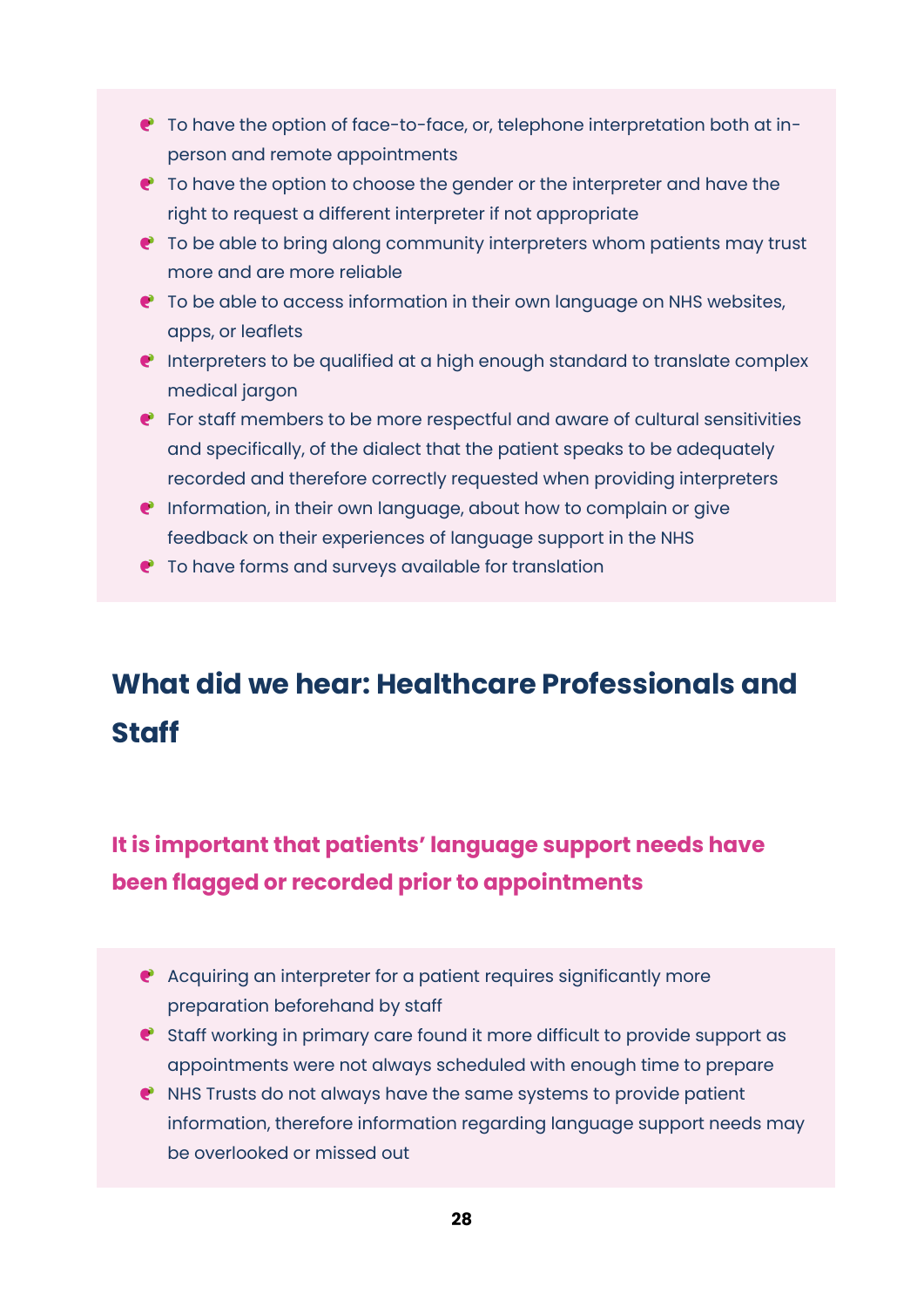Staff made it clear that it is easier for them to support patients with a language barrier if their needs have been flagged early on. We therefore asked a variety of health professionals how they would initially go about recording or flagging a patient's language support requirements.

From what some patients told us; their language support needs were not always recorded or flagged on their records. This was evident when things such as the wrong language or dialect was chosen for patients when booking their interpreter, or, presuming that a patient may not need language support until they have turned up for their appointment.

Nevertheless, all the professionals we spoke to informed us that they would record and flag a patients language support needs on their digital record. We were told that if they were referred from a different service, usually this information would be handed over, but not always, especially if patients were coming from a different trust outside of the area.

'It's flagged up on people's patients' records, it's considered before the patient arrives, but is more difficult when people just arrive without appointments, or it just hasn't been flagged up before' - **Dentist working in an NHS Dental Hospital**

We heard that this information was something that could be put on GP registration forms, however not all patients were aware that they had been asked this when registering because they didn't speak English. Additionally, the GP surgery we spoke to admitted there was no option to have these registration forms translated for people who could not read, write or communicate in English. This had been done in the past when staff members spoke the language of the patients who required support. However, although this worked well, this was an informal and unsustainable option for helping patients register and book appointments.

It appeared most difficult for staff to identify and record a patient's language support needs when they came for emergency appointments or a primary care appointment, as sometimes patients couldn't initially communicate to health professionals which language and dialect they spoke, or that they needed an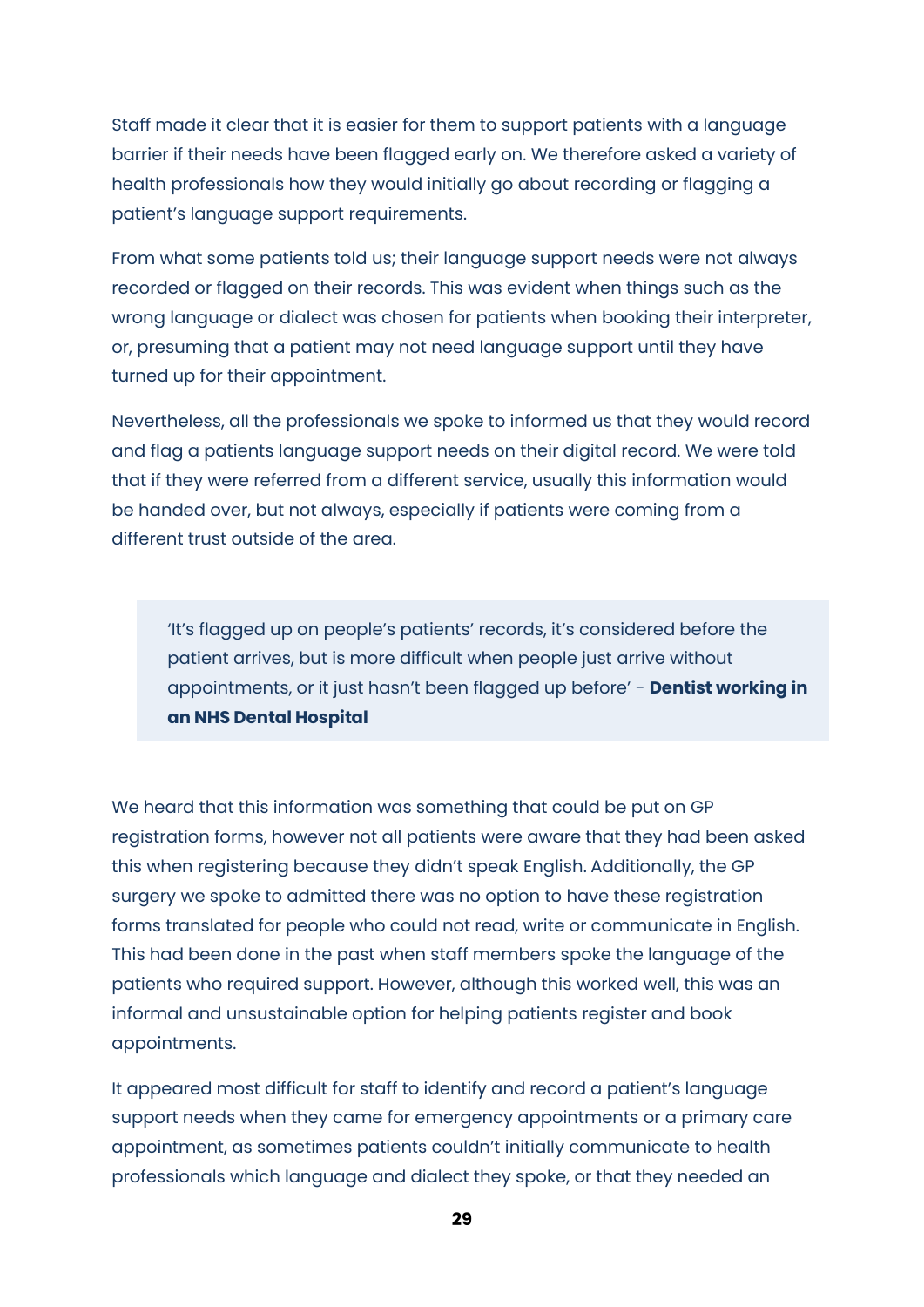interpreter. Staff that worked in secondary care, or saw patients who came in for regular, repeated appointments found it easier to arrange support and were even able to consistently provide the same interpreter for patients which helped a great deal.

'It goes into their record on our digital system and from complaints side it would also put it in big capitals there as well for language needs' - **Complaints team member NHS Hospital Trust**

'We have an alert on the patient records which flags their language needs, but the first point of call is on the registration we have an ethnicity form and that says, 'what's your main spoken language' – **GP Reception Manager** 

'It is put onto their records, we use electronic records…because we see these patients on a regular basis, usually every 4-6 weeks anyway, we have an established clerical team who are aware then and we book the interpreter at the appointment now for the next appointment. We book it in advance, it's much easier that way'. - **Ophthalmology Nurse** 

**There is not always a simple and consistent way to record the type of language support patients need across different NHS systems** 

Systems and procedures of recording and flagging language support needs do not always marry up between trusts and different NHS services  $\bullet$  Breakdowns in communications between services and referrals result in missed or incorrect requests for language support

C Different operating systems belonging to individual Trusts or services mean that patient information and data is not shared efficiently or effectively leading to missed requests for language support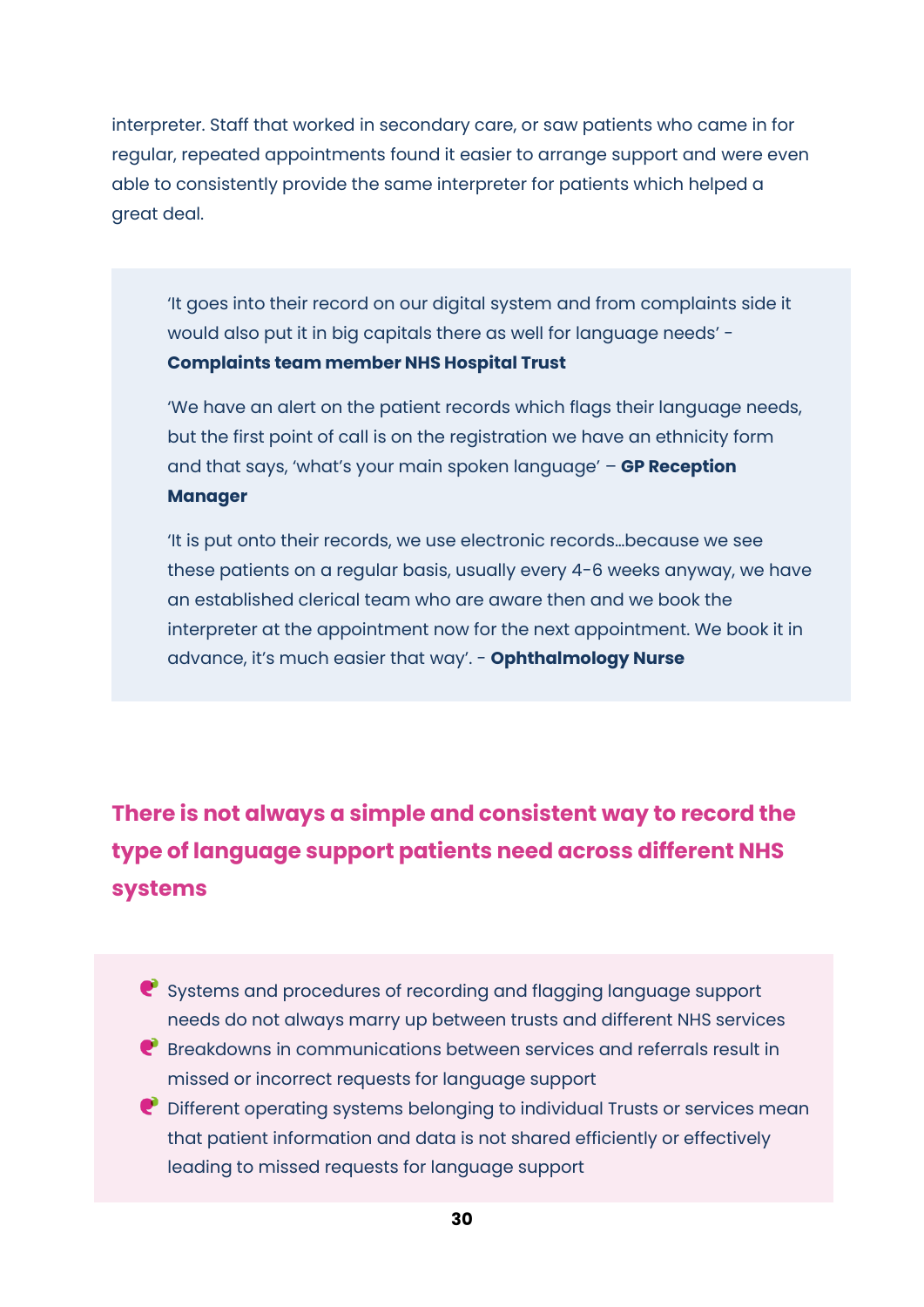- $\bullet$  Because patients aren't able to initially inform staff of their language support requirement, staff are sometimes led to observing patients in order to identify the correct type of support
- $\bullet$  If appointments are cancelled and rebooked, the type of support the patient requires is not always carried over onto the new appointment
- $\bullet$  Appointments being postponed for months due to a lack of interpreters

Another inconsistency in how patients who require language support are dealt with by healthcare professionals came from the ways in which needs were recorded, flagged and communicated between services. We became aware via staff that the operating systems that are used by different Trusts and NHS services are sometimes very different, and therefore do not carry over all or the same information when patients are referred to or passed between different services. This can result in missing or overlooked data which can inform other services that a patient requires an interpreter before they arrive for an appointment instead of them showing up and having to arrange support there and then.

Some staff felt that communication in general between services was not efficient enough, which meant that there were less opportunities for preparation before appointments and considerations that could save time and effort on the part of both staff and patients. An issue which came up more than once related to cancellations of appointments. If a patient had an appointment cancelled that was booked with interpretation arranged, when appointments were rebooked, often the interpretation booking was not automatically rebooked too. If patients had interpreters that did not show, or could not support them adequately, the patient may have to wait long periods of time before they could get another appointment.

When breakdowns in communication happen, or information isn't passed over via other services, this could lead to services relying on family members or friends to interpret, or the patient having to wait for appointments and therefore having their treatment delayed.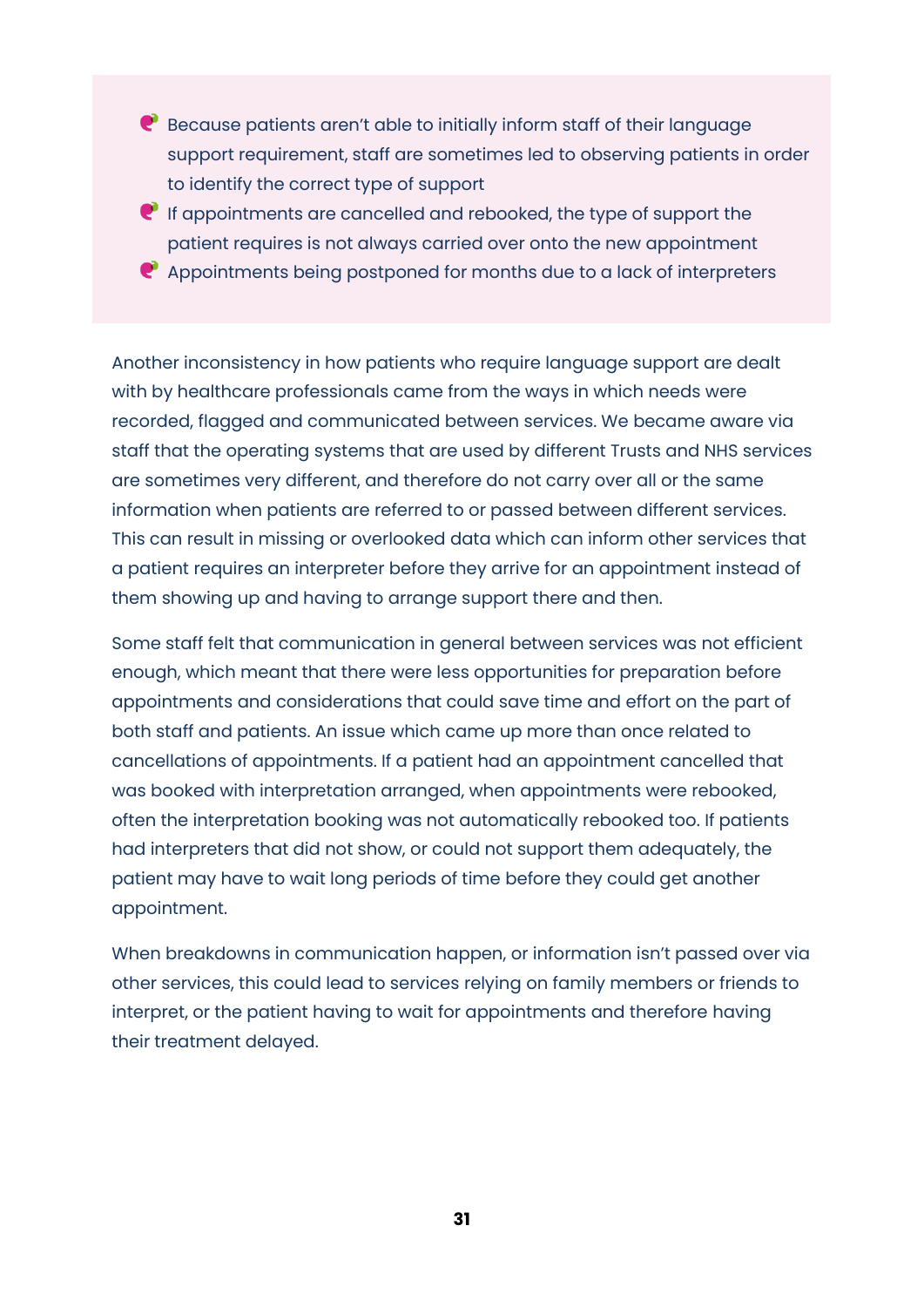'There can be problems with communication from primary care centres or just by way of referral, things get lost within communications, so things can get tricky'

'A lot of it comes from a breakdown in systems or communication, and it would be nice if there was a centralised system whereby it could be arranged from; I don't think there is enough done between services to ensure continuity' – **Dentist, NHS Dental Hospital** 

'A lot of the time records are not shared so if a patient has been to X (hospital) and it was noted that they needed a translator and they would then come for an appointment at Y (hospital) that wouldn't be on shared records and they would obviously get very frustrated by that.'

'It is getting it out there to everyone to let them know so it will flag up on every system. We have a lot more than one record system; it is trying to get that across all of them, so everyone is aware at every time'- **Complaints team member NHS Hospital Trust**

'If they cancel the appointment, that's when the breakdown can happen and it's [important] how that is managed' **Ophthalmology Nurse**

#### **There are Inconsistencies in how patients requiring language support are dealt with, within and between services**

- **P** Inconsistencies were apparent in different services attitudes and allowances for family and friends to interpret for patients
- Different services provided varying levels of support for patients
- General lack of awareness regarding specific policies and procedures or routines when dealing with patients who require language support
- $\bullet$  Inefficient procedures surrounding recording preferences of language support like dialect, gender, or interpreter, face-to-face or telephone support
- $\bullet$  Inconsistencies appeared regarding how issues were dealt with when plans fell through or went wrong, or alternative options were needed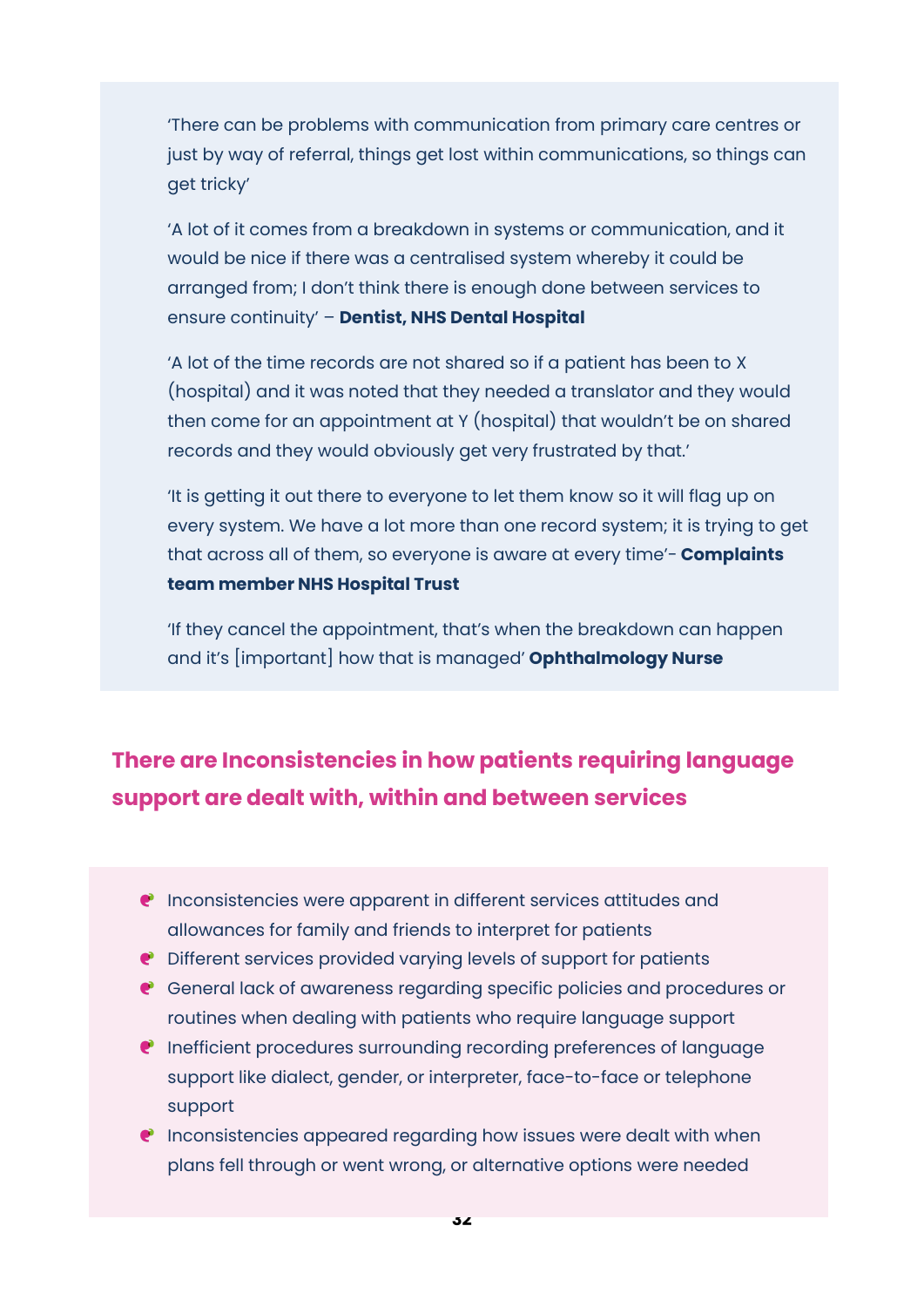All staff agreed that they wanted to help patients, but were sometimes at a loss about what to do to help when they couldn't provide formal language support

Throughout our research, it became apparent that there was a lack of consistency in almost every procedure involved in dealing with patients with a language barrier. Many services did things differently from each other, even though there appears to be relevant standard guidelines and policies in place addressing these issues. There were inconsistencies particularly in the issue of whether family and friends were allowed to interpret for patients. We were made aware of this when patients told us that were advised, even encouraged, or expected, to bring family or friends with them to appointments in one healthcare setting, and then told they were not allowed at a another, which ultimately confused patients and wasted people's time.

'We don't use relatives as translators we will only use formal translation services. That is more from the assurance and confidential side to be assured that nothing is being changed in the translation to them' - **Complaints team member NHS Hospital Trust**

'If they can't understand English, [we would] book in an interpreter… through Language Line, or get some sort of relative, family or friend that they're happy to bring and can help support them and help them make decisions, or use non-verbal means to communicate if none of this is possible-**Dentist, NHS Dental Hospital**

'If the interpreter isn't able to do the job properly them, I suppose they do allow the family but a lot of the time they don't let them' – **Care Manager, Chinese Wellbeing** 

Some services in secondary care settings offering ongoing care for those with chronic conditions said that they had the option of providing leaflets and communications in different language regarding specific conditions, at home care, and treatment information. However, primary care settings appeared less prepared or did not prioritise the issue, possibly due to the volume of patients,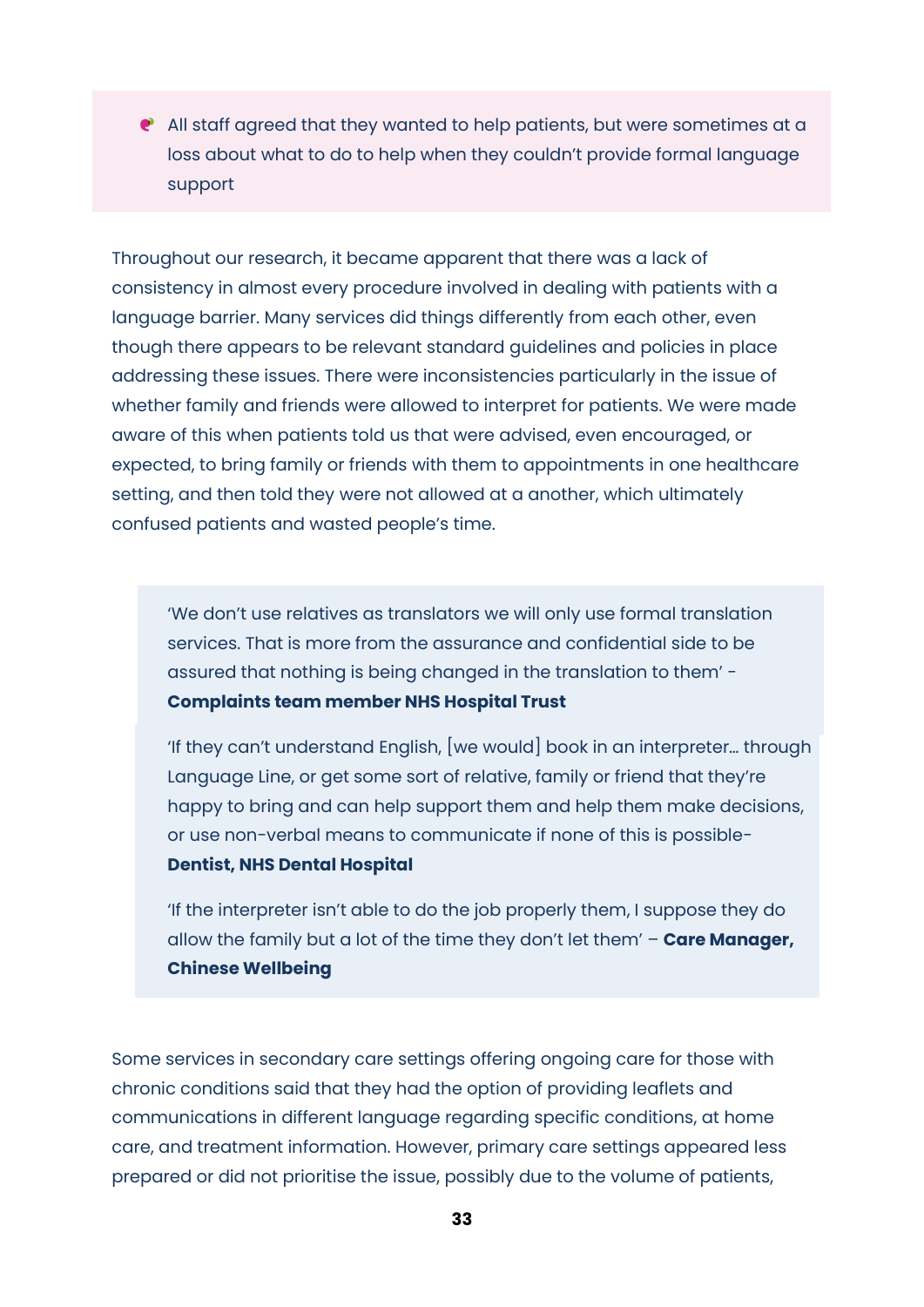range of conditions being dealt with, and treatments being given within their services.

There seemed to be a general lack of awareness around concrete procedures and policies surrounding the matter of language support within a few of the health professions we spoke to. Some staff displayed a lack of awareness about standard procedures, regulations, or what support should be offered and when, or what is allowed or not allowed. Some appeared at a loss about how to support patients. In some services, staff had come up with inventive, albeit inefficient, ways of trying to help patients who couldn't speak English. There was also no mention of ways to record and flag things like whether there was a preference for a male or female interpreter or, what dialect a patient spoke. When we asked patients about these preferences, some were not aware about how to ask for them. Staff were also aware of the problem of not being able to inform patients of the services they are entitled to use and initial information which would help better inform patients how to access healthcare and services before being provided with an interpreter at appointments.

'If someone can't speak English, how are they going to know they can access something. I don't know what the answer is to that yet, at the moment. That's the main part.' **Complaints team member NHS Hospital Trust**

'We now have patients ring the intercom before they come in and before they come into the practice, we've got to ask them some covid questions and it's got 'GP surgery ring here' or 'dentists ring here', now if you don't speak English, then what chance have you got of knowing what that is?' - **GP Reception Manager**

'There have been appointments that have been cancelled, or rebooked, as a result of no one being around, or just staff not knowing that they can't actually understand English just as well as we would have initially thought'- **Dentist, NHS Dental Hospital**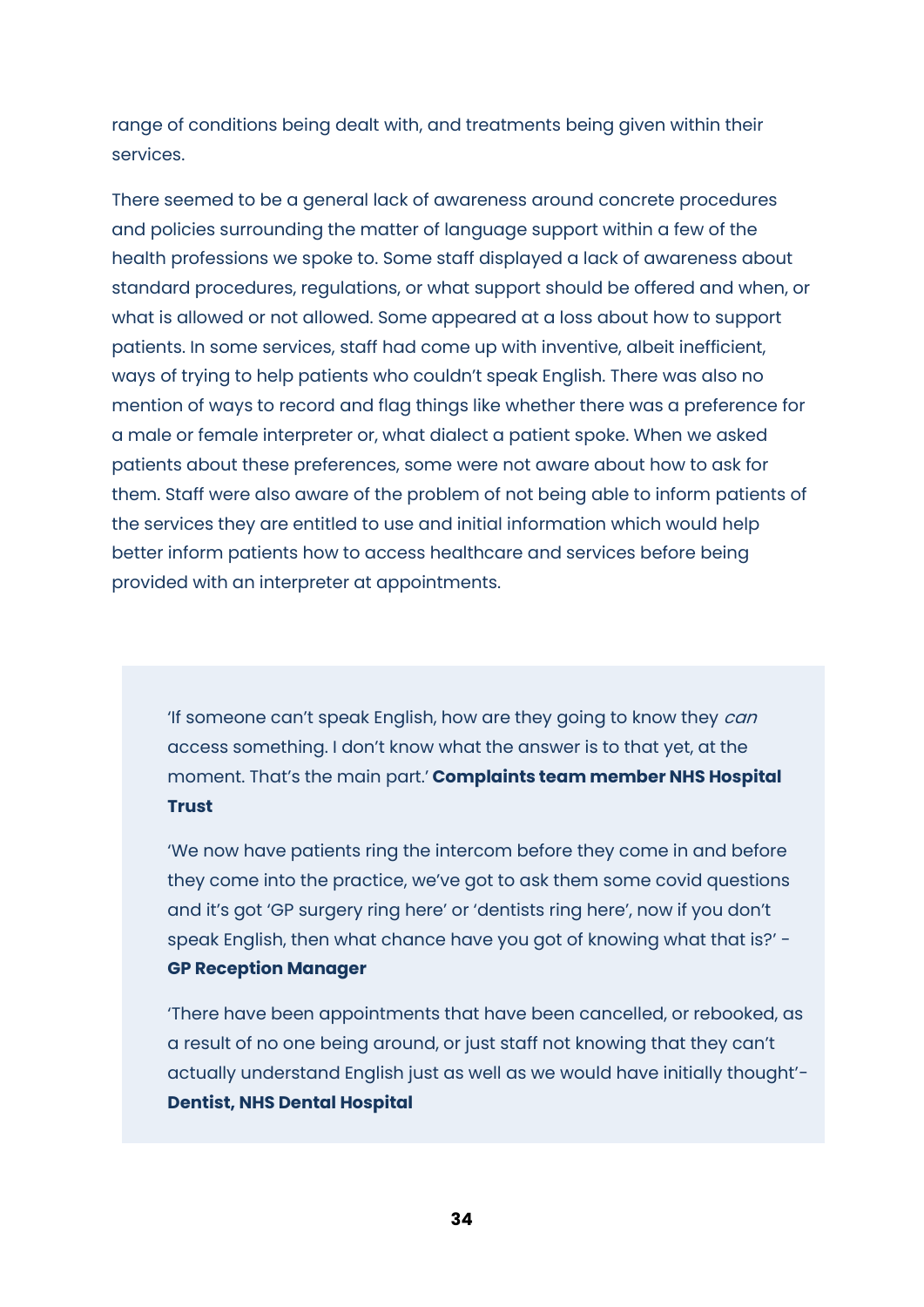#### **What did they do when things went wrong?**

- When interpreters did not show up staff told us that they would either try to use a telephone interpreting service, ask a family member/friend of the patient to interpret or, cancel the appointment and rebook
- When interpreters were booked, but their dialect did not match the patients, the appointments would have to be rescheduled
- When there was an emergency and no interpreter, depending on the appointment, sometimes the patient would have to attend without any support or have their family/friends interpret for them
- $\bullet$  Sometimes, staff would try to find someone who works in the healthcare setting that may be able to fill in as an interpreter, however this was not always an option

There were times when things went wrong when organising language support for patients. As mentioned previously there are many stages at which the process of providing this type of support can fail. When we asked health professionals how they would overcome this, there was no straightforward answer. Some said, if they couldn't get hold of an interpreter, they would use a telephone interpreting service as a secondary option. If this did not work then depending on the service, they would either cancel and rebook the appointment, or do the appointment without an interpreter if the patient wanted that. In some instances, such as GP appointments, they may be able to go ahead. However, for other appointments, like emergency dental treatment, it would not be safe to operate on a patient when they couldn't tell you exactly what the problem was. Some staff told us that they may have staff within their workplace that speak different languages, and sometimes that might be an option for them if interpreters do not show up or a patient's request was missed.

'If the physical interpreter didn't show up, we would use Language Line if we can, to explain. If it's a procedure that we could manage to do with the use of the telephone, [but] it's not ideal having it that way'- **Ophthalmology Nurse**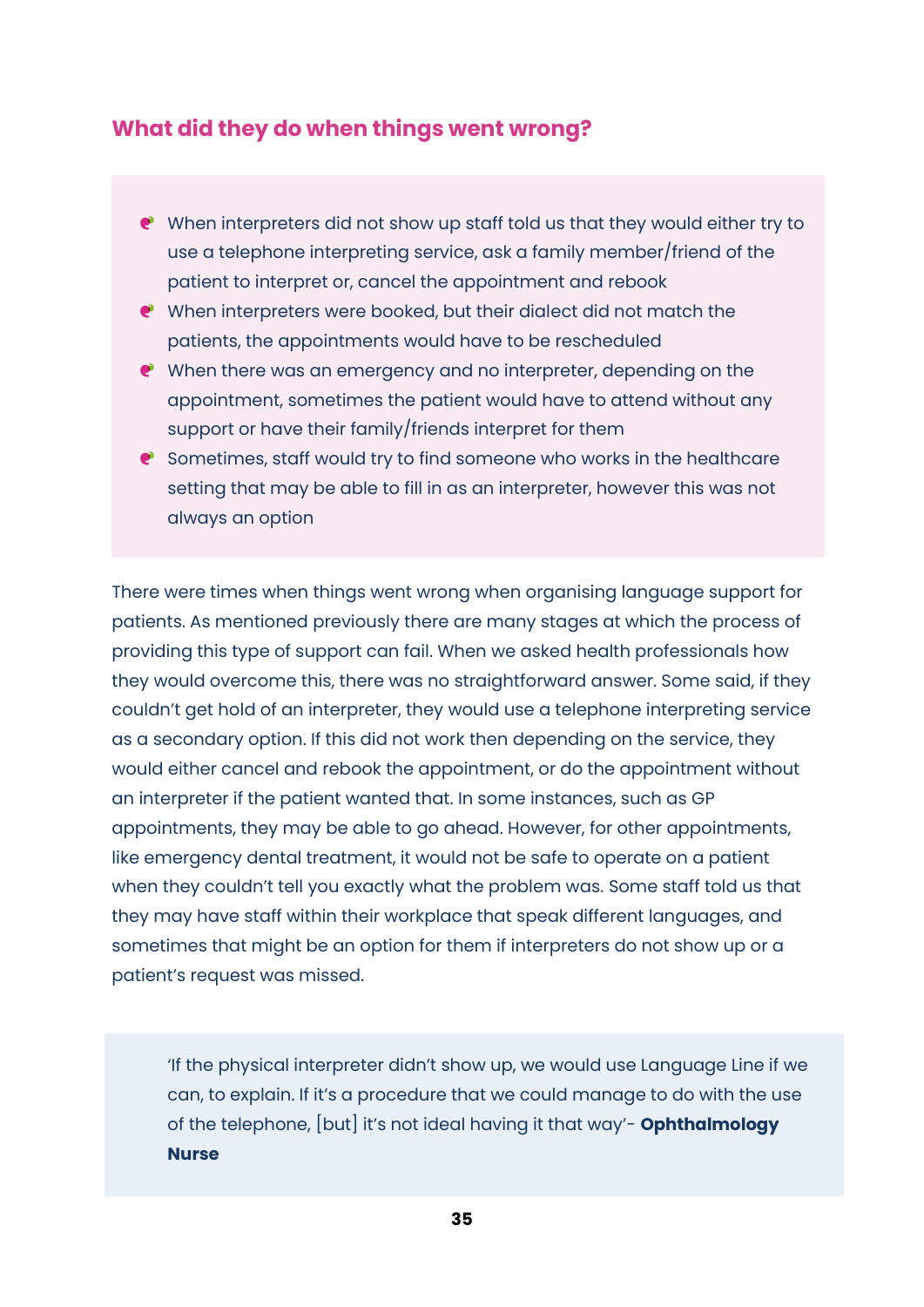'If there is no interpreter, or they  $\left[\arctan\theta\right]$  able to do the job properly then I suppose they do allow the family but a lot of the time they don't let them because it's a conflict of interest, because they require an independent interpreter' - **Dentist, NHS Dental Hospital**

'If a patient's needs aren't flagged up and there is no interpreter or if they don't show up, they would have to cancel and rebook, it's quite difficult to understand the problem if you don't speak the language, it would be a concern that we might not do the correct treatment'

#### **Issues around resources and costs**

- $\bullet$  Some staff did not have the time to wait for long periods when interpreters did not show up
- Staff often felt frustrated they could not offer up different types of support when their first attempts failed
- **P** There was a recognition that more funding should be devoted to supporting those with a language barrier
- $\bullet$  The pandemic has arguably exacerbated the lack of time and resources healthcare professionals can put towards advocating for and supporting patients with a language barrier
- Others suggested that if they had better and more efficient resources to provide health and healthcare information in different languages, it might help patients in the long-term manage their conditions and navigate the healthcare system

Most staff we interviewed were aware that the support available and accessible to patients to support them with their language needs was not ideal. Many thought that if there were more time, resources, and staff, they would be able to provide patients with adequate support. Some felt constrained and therefore frustrated by these issues and were sympathetic towards patients who were disadvantaged because of inefficient and unreliable systems in place.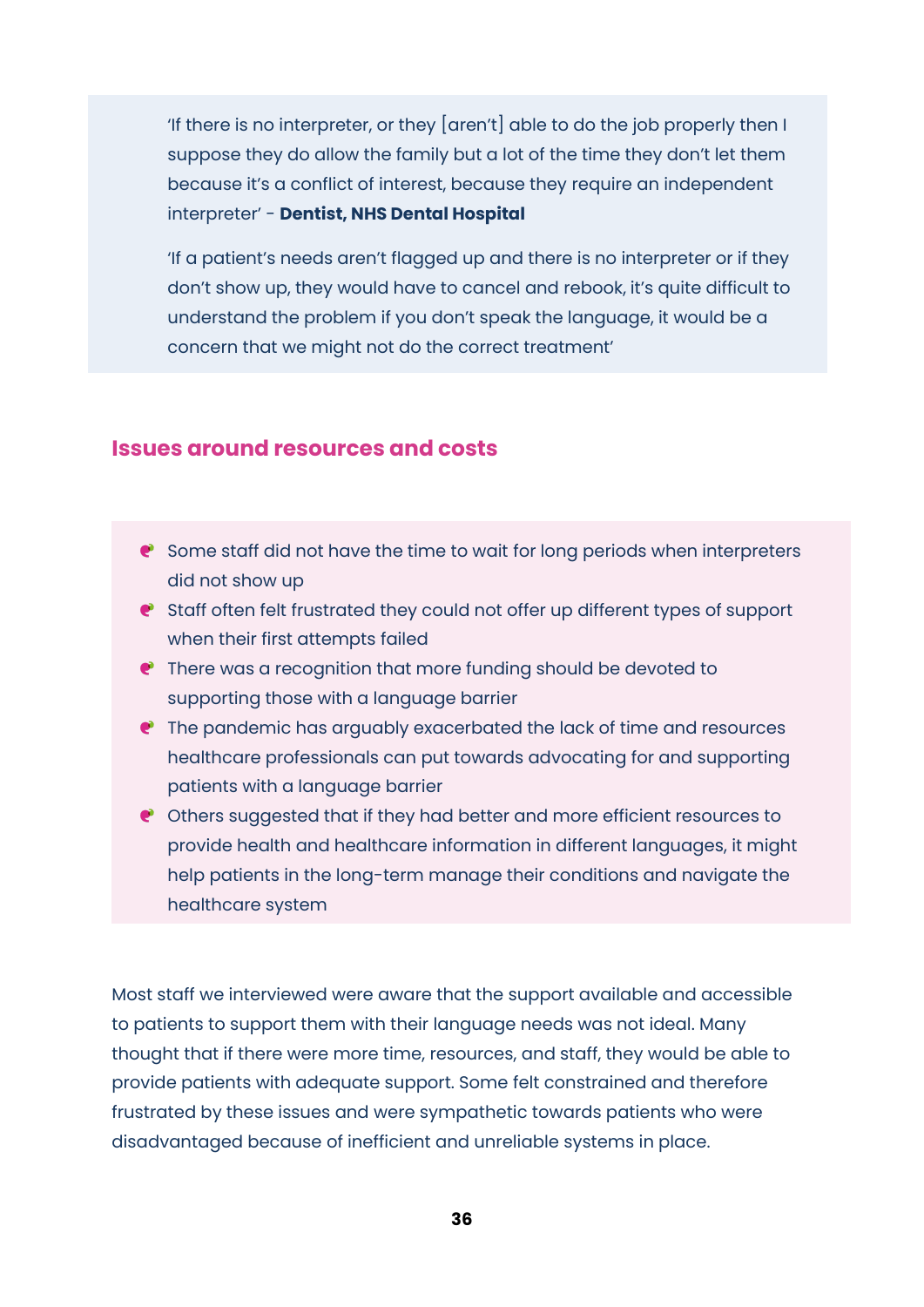There was an acknowledgement that more time and resources were needed for people who required support. Sometimes, when staff couldn't get through to an interpretation agency/interpreter, they had to give up as they did not have the time to wait around on the phone for hours. The pandemic has exacerbated these issues, with healthcare workers expressing feelings of exhaustion and being overworked. Staff who worked in healthcare settings that saw many patients who did not speak English suggested that having a designated member of administration staff dedicated to supporting those with a language barrier may help, however, there was not enough funding to provide these roles. Yet, even though staff felt restricted by these factors, there was also still the recognition that they could do other things to counter these deficiencies and that they need to try to put more time aside to focus on supporting patients who don't speak English.

'I think if our comms and our website, in an ideal world if we had multi millions of pounds, if our website, you could click on something, and you can choose a language that everything goes into' - **Complaints team member NHS Hospital Trust**

'The problem arises a lot when, when the NHS just ordinarily expects us to interpret for our patients but unfortunately this is a very common occurrence, unfortunately we don't get any funding from the government for doing interpreting' -**Care Manager, Chinese Wellbeing**

'Nothing's easy to find for people,  $[$ there is a $]$  lack of resources as well  $[$ and a] lack of time… that you are working with people… you might only have one receptionist dealing with somebody over a medication query, and we've got somebody who can't speak English outside…because the staff are so restricted in what they're able to do because of the way we're working'- **GP Reception Manager**

'There are leaflets in our department that get easily translated into other languages, they are available, we just have to request them.'- **Ophthalmology Nurse**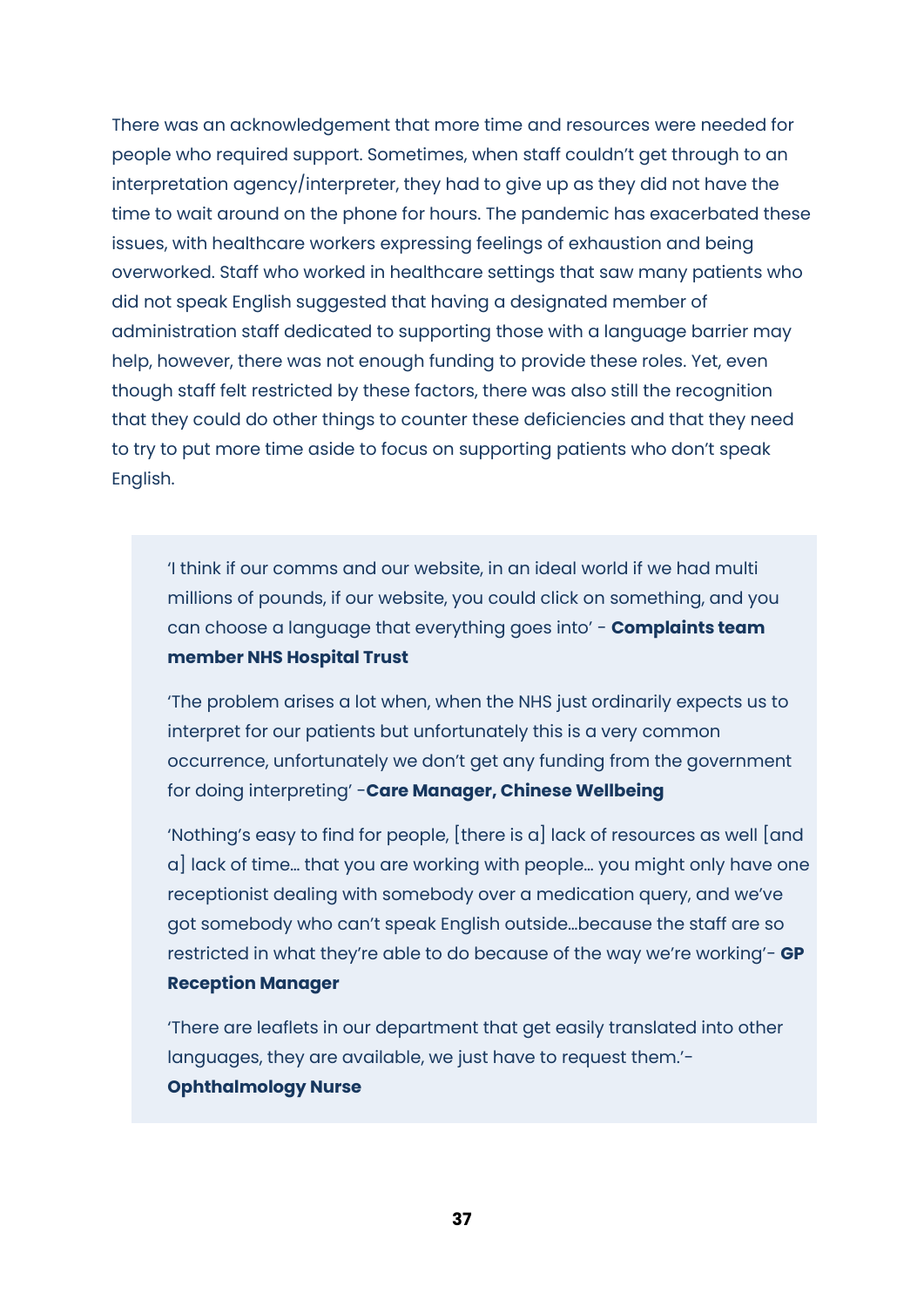### **The pandemic has changed how support is provided to those with a language barrier**

- Staff suggested the pandemic exacerbated the difficulties in providing patients and service users with language support
- **P** There is more difficulty in identifying those with a language barrier as they are more hidden due to restrictions on numbers in healthcare settings
- $\bullet$  Interpreters were harder to come by due to travel restrictions, absences and therefore increased demand in agencies that provide interpreters
- New remote procedures such as booking appointments with GPs and registering for services have made it more difficult for those with a language barrier to get through to healthcare professionals on the phone
- During the height of the pandemic, numbers in rooms were limited, therefore family and friends could not attend, and support patients and face-to-face interpreters were used less
- There were positives, some services focused more on trying to utilise video and telephone interpreting more which resulted in more reliable and efficient support

As expected, the pandemic affected and still affects almost every area of healthcare; the way that people access and receive it, but also the way that healthcare professionals work. Although many of these effects were detrimental, there was a small number of cases where things improved, due to the challenges of having to be innovative and think about the way things operated and how well they worked. One healthcare professional told us that due to a bigger emphasis on technology, they had been able to put more effort into video and telephone interpreting, which helped them offer language support more readily and efficiently.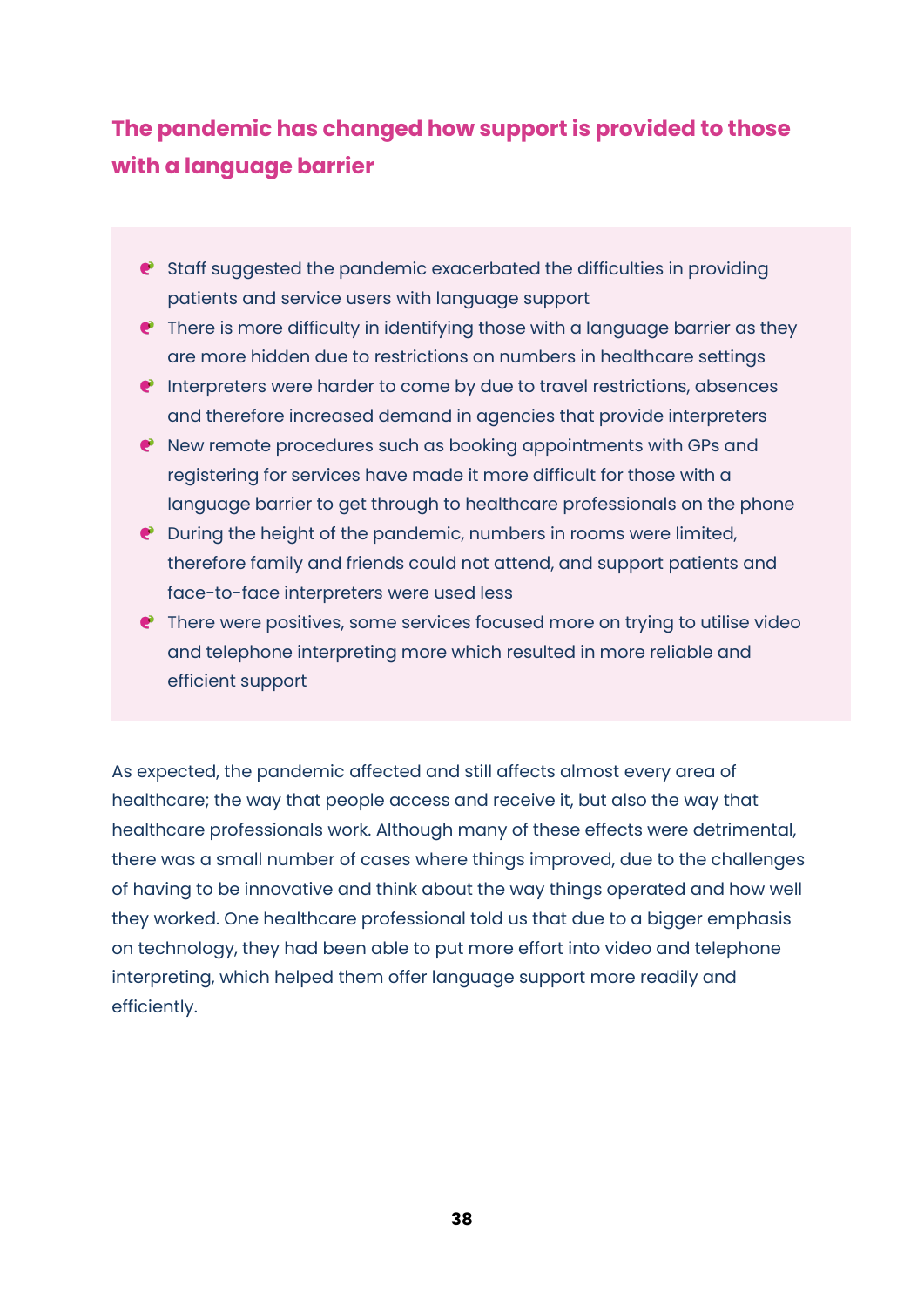'I think the use of technology and video calls has actually improved [support] from our side, and it has given some teams the chance to re-look at the policies…We are looking at communication, this has been a major issue with relatives not coming into the hospital, so it has then allowed us to strengthen up other aspects such as interpretation' - **Complaints team member NHS Hospital Trust**

We found that for both patients and staff, the availability and ease of access regarding language support suffered as a consequence of the pandemic. Also, many procedures and operations that had to change as a result of the pandemic made it more difficult for people with a language barrier to access healthcare than previously. Things such as more emphasis on e-Consult and telephone appointments added an additional barrier for patients. It was also more difficult for staff to explain to patients about these procedures due to limited face-to-face contact in surgeries and other primary care providers.

'Now the doctor phones back and speaks to the person over the phone, so we would either have to be with the service user, the patient, or their family members who speak English would, and then we would likely have to take a photo of the [health problem] and forward it back via zoom or email, so it makes the whole process even more hard for someone where English isn't their first language'- **Care Manager, Chinese Wellbeing**

Staff expressed that there were less resources, human and material, that could be allocated to these issues, and as a consequence, they were not able to always provide the support they wished they could. Healthcare staff also told us that there were stricter rules on allowing family and friends into consultation rooms, which took away an option for support when interpreters were not provided. Face-to-face interpreters were not always the first option, due to infection control measures, which made it more difficult for some patients, especially those who were hard of hearing or couldn't use technology or have access to it. Even offering telephone interpreters, where some services used their own phones for patients,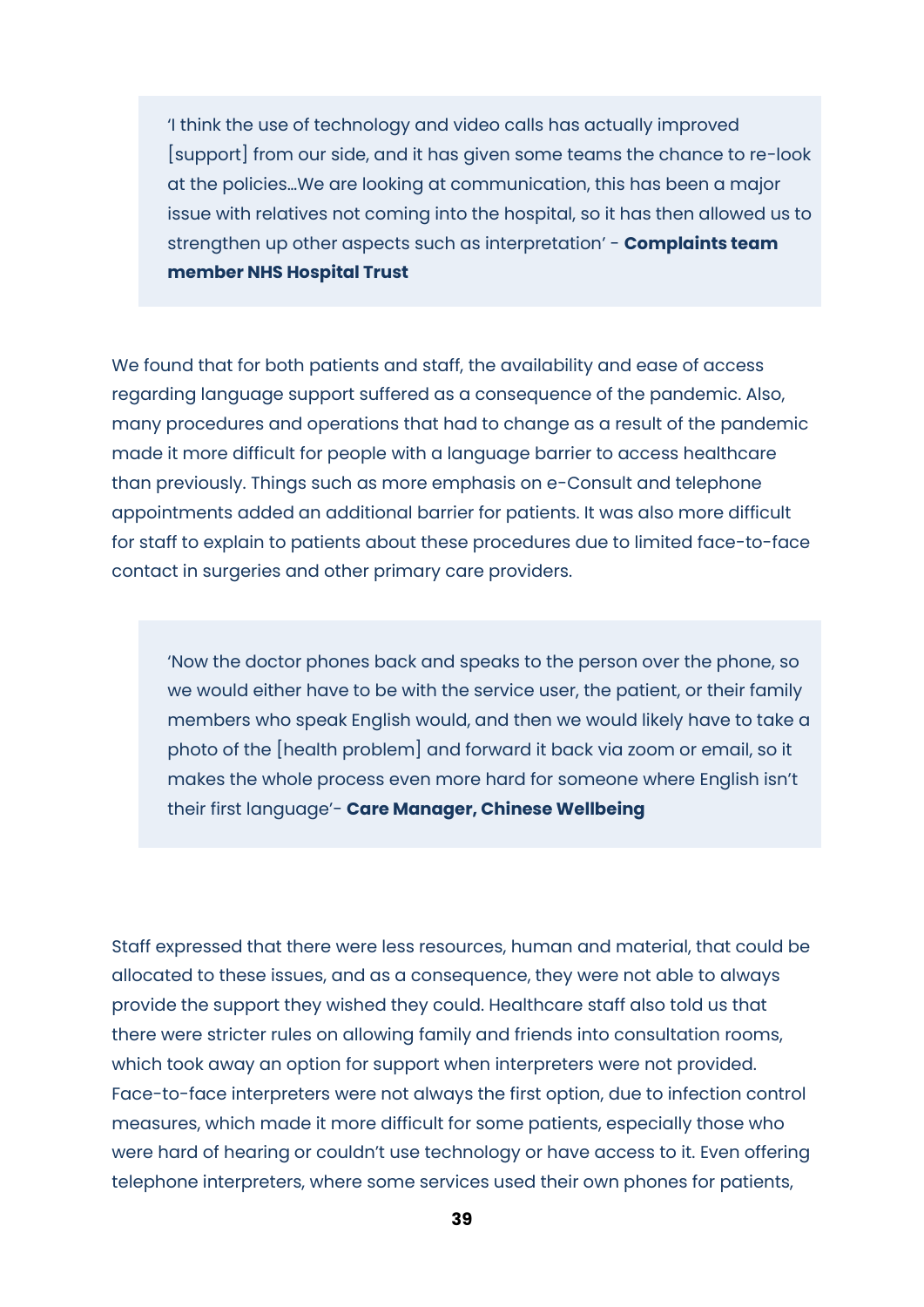was restricted due to concerns about sharing phones with multiple individuals, passing them back and forth between appointments.

'It was more difficult to have a phone, that was then transferred between patients, for telephone interpreting, and I guess there were just less patients in general accessing care'- **Dentist, NHS Dental Hospital** 

In primary care settings, the way things previously operated where patients could walk in and speak to someone face to face was decreased, or even eliminated. Some healthcare staff told us it was more difficult to identify patients who needed support, becoming more out of sight and out of mind. Those who could come in to speak to staff had to battle with the issues associated with mask-wearing which made it harder for staff and patients to communicate where one or both relied on lip-reading to help them understand the other.

'It's better to have someone come and they can lip-read, and they can understand better and be closer to the patient, so that's the challenge, but a lot of the times, that's not possible'**- Care Manager, Chinese Wellbeing**

Although many of these issues have somewhat resolved themselves as the pandemic becomes less of a debilitating force in society and in healthcare, there are still many after-effects and procedures that have changed in healthcare as a result. Many of these issues are still relevant or have taken a lasting toll on those with a language barrier who are still struggling to get basic care and support from the health service.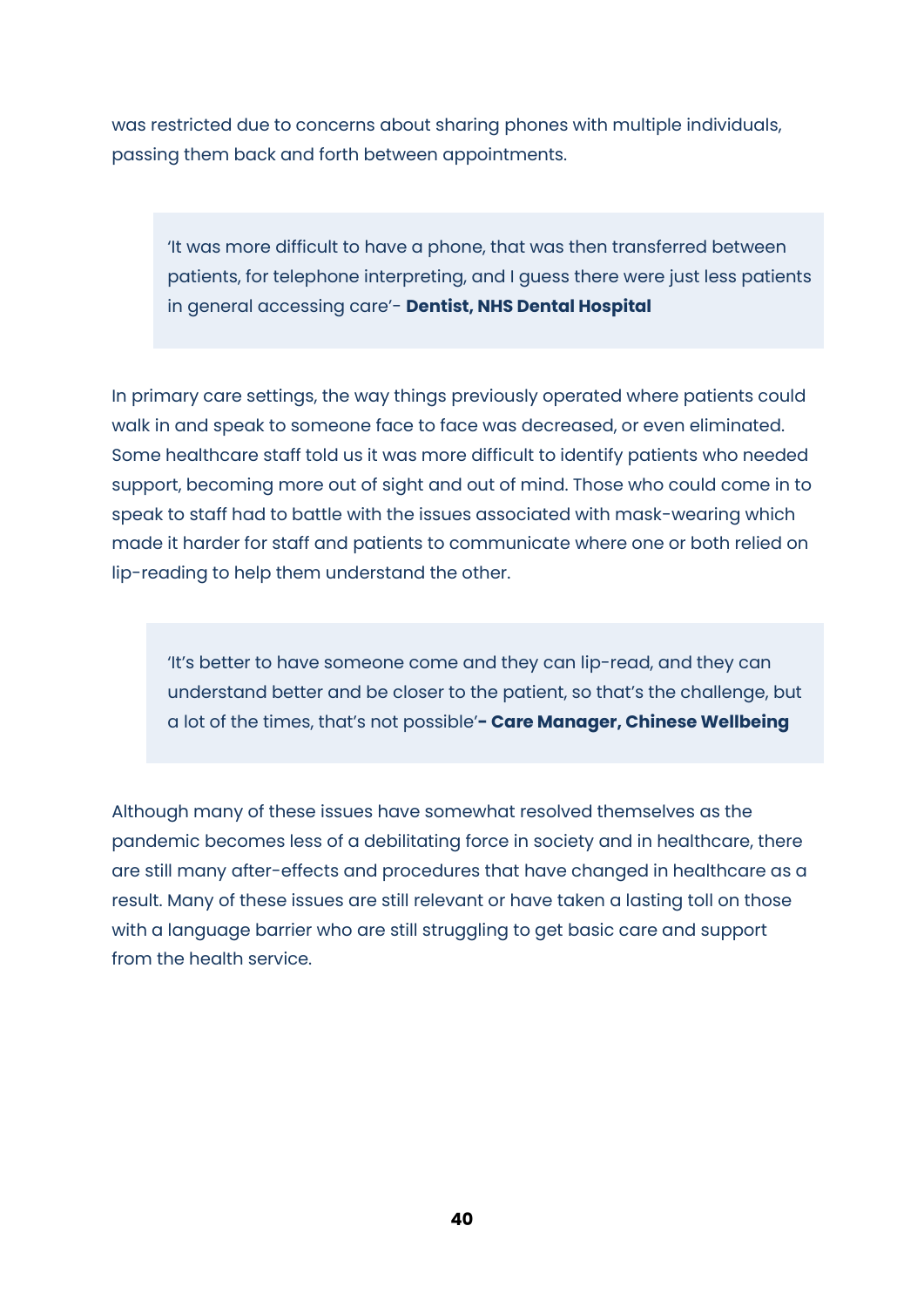#### **Recommendations from staff**

- Translated information in the form of leaflets/forms/websites readily available for staff to direct or give to patients
- **P** Technology that could help with booking appointments or interpretation at appointments
- **e** Video interpretation in consultation rooms
- Envisage screens /log-in screens in waiting rooms with information available in community languages
- Making sure that information is passed over from other services that let them know what type of support patients need before they arrive
- More staff or designated staff in healthcare settings that can deal with issues of language support specifically

We asked health professionals whether there was anything that might help them to support patients better in their services. Respondents highlighted the importance of better resources and protocols and guidance to help them better initially identify and flag a patient's needs.

Some staff suggested having information immediately available to patients in their language to inform them that they are entitled to ask for language support at their appointments and how to request this. This could be done by things such as screens where patients sign in for their appointment at GP surgeries that have an option for different languages, and the option to request an interpreter themselves on the screen. Also, having information on websites, leaflets and registration forms that were pre-translated or could be translated upon request by patients. There was a need for better or easier access to patient information and records for services so that patient's language support needs were flagged across systems when referred on to different health professionals and services. This is something that should be prioritised in primary care settings so that any future referral of patients will contain this information. Some staff also highlighted the general need for face-to-face interpretation services to be improved so that they were more reliable and available. Staff felt it was out of their control when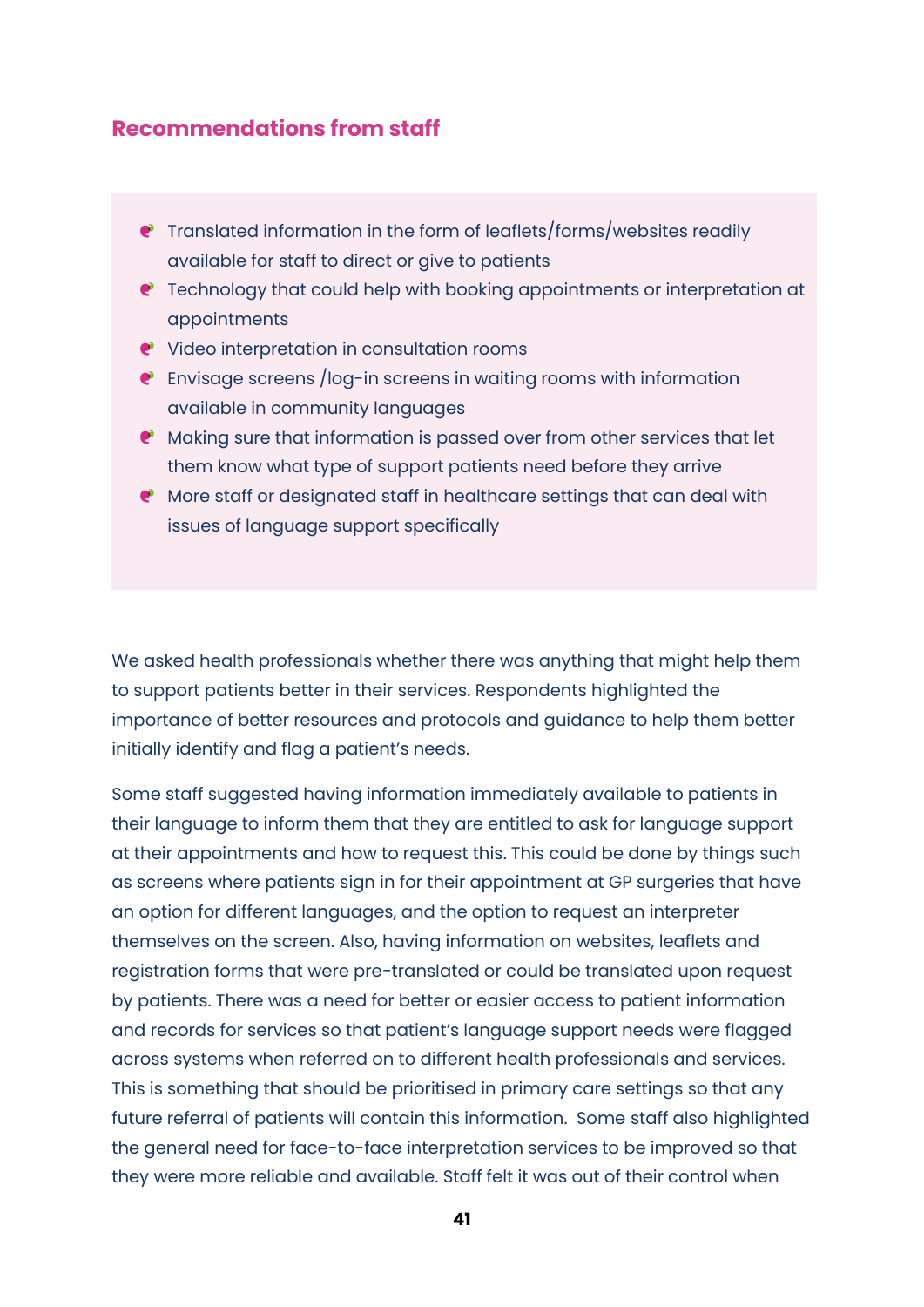<span id="page-41-0"></span>interpreters did not show up, or they couldn't get one on the phone and that they were left with no options.

'Having access to other people's information, so it is that data-sharing with GP practices. GPs is the main one because that's where people will be registered in the first place. That data-sharing through NHS England, you could then put that on the patients SPINE record straight away and have it clear so something flags up as a big red flag that they need that, that would be big'- **Complaints team member NHS Hospital Trust**

'Maybe information leaflets, in different languages that people speak themselves, more pictures, visual aids, videos'

'If you need an interpreter, make us aware of it at reception, or bring us to the screen and help them with that, so a screen that was there for them to explain that'- **GP Reception Manager**

#### **Healthwatch Liverpool's Recommendations**

Due to the Liverpool Clinical Commissioning Group (LCCG) recommissioning the contracted interpretation agencies at the time of this project, many of the issues picked up on within our own engagement were also picked up on by LCCG during their research before changing these contracts. We hope that some of these issues will be tackled with these changes, however Healthwatch Liverpool also hope to revisit the concerns and problems raised by individuals within this report once the new contract has been established for a longer period. It is important to note that many of these recommendations have already been touched upon and addressed by Liverpool CCG. Therefore, Healthwatch Liverpool's recommendations may align similarly with the ones recommended and acted upon by the CCG in 2021. However, it is useful to decipher the main issues from our research to see if, in future, anything has changed as a result of the new interpretation contract and policy changes enacted by the CCG.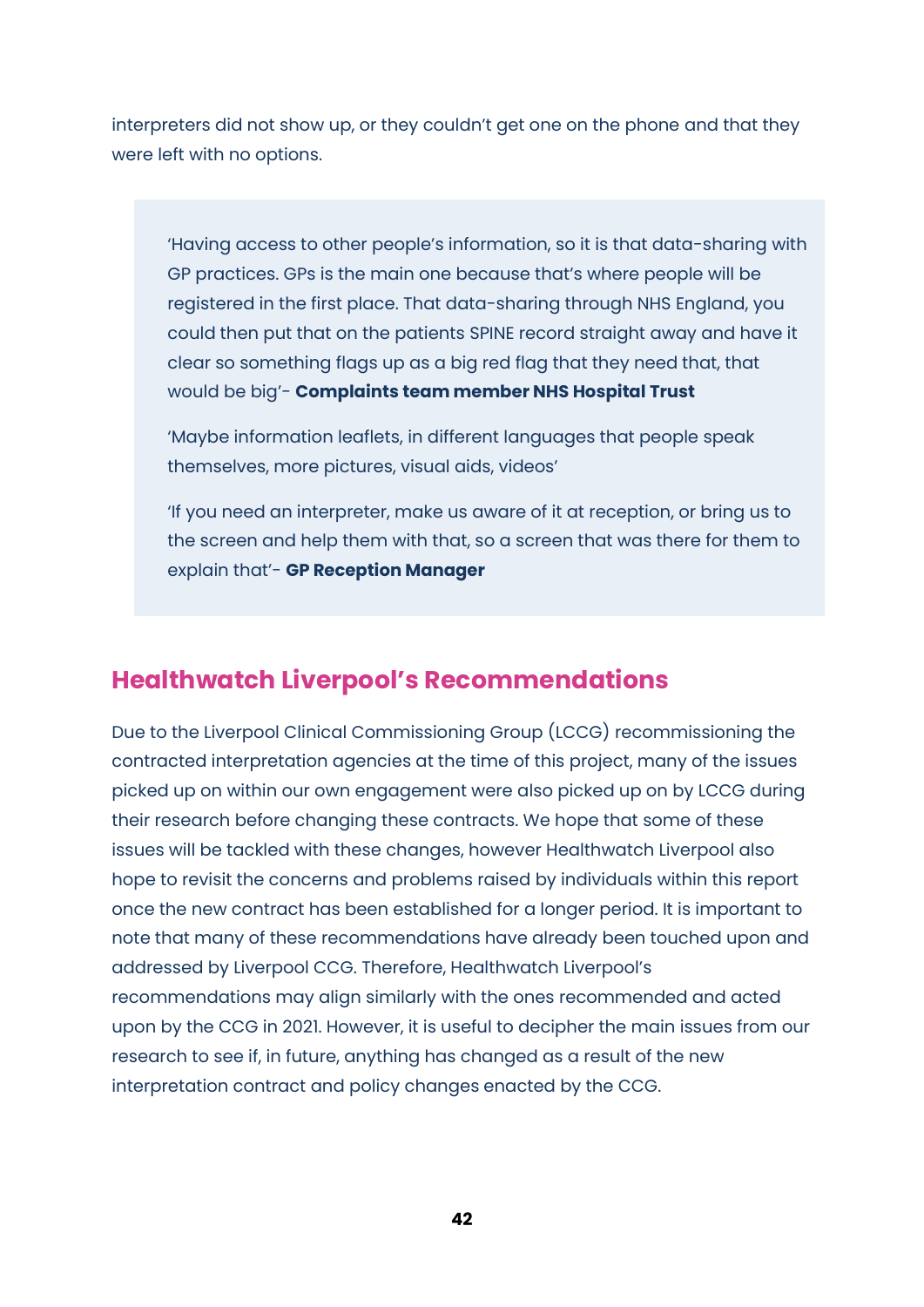- **P** For there to be a clear method, known to all staff members, how to record patients' language and correct dialect (where applicable)
- $\bullet$  For staff to have easy access to telephone interpreting when face to face interpreting is not possible / an interpreter does not arrive
- When an interpreter is being arranged, people's personal needs and preferences such as gender, locality of interpreter and, face to face or telephone interpretation should be considered and met where possible
- For local NHS guidance regarding the permission of friends and relatives to interpret for patients to be shared and consistently adhered to where possible
- **P** Information about how to access and request language support to be produced in key community languages and widely disseminated
- $\bullet$  The recently produced quide to accessing NHS services to be widely available, and updated on a regular basis, in community languages
- Confirmation to be provided that under the new Merseyside NHS language contract there is appropriate vetting to ensure that interpreters are qualified enough to provide language support in healthcare environments
- $\bullet$  NHS providers to establish a clear route to request and be provided with important medical forms or documents translated into the patient's language from English
- $\bullet$  The training element of the new Merseyside NHS contract to be widely promoted and then evaluated to help ensure that NHS staff are trained in regard to cultural sensitivities and the importance of addressing language support needs in healthcare consultations

### **Thank you very much to all the participants and staff that took part in this project.**